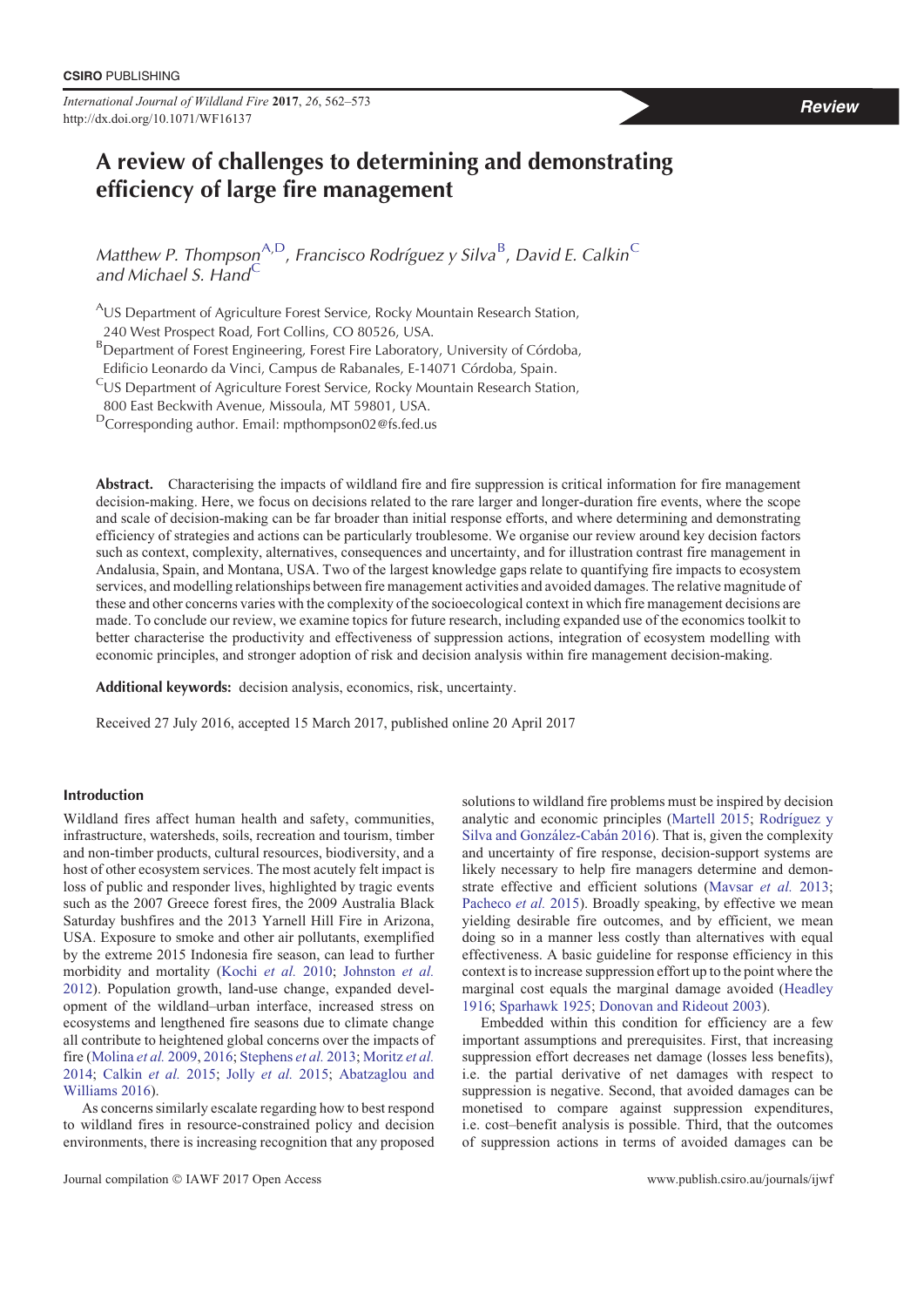quantified, i.e. suppression resource productivity and effectiveness along with counterfactual scenarios can be credibly modelled. To clarify, this third condition states that quantification of avoided damages is reliant on some way to estimate what would have happened had other actions been taken. This generalised model for efficient incident management shares some key commonalities with the strategic budgetary planning model known as Cost plus Net Value Change ([Sparhawk 1925](#page-10-0); [Donovan and Rideout 2003\)](#page-8-0), although decision context, scope and scale are different.

In practice, limited information and other uncertainties often preclude direct applicability of such a cost–benefit model to inform real-time incident decision-making [\(Calkin](#page-7-0) *et al.* 2011; [Thompson and Calkin 2011](#page-10-0); [Zimmerman 2012](#page-11-0)). Instead, minimising the sum of costs plus net damages might be better described as a guiding principle rather than a quantifiable objective. A critical additional variable that influences fire manager response is firefighter safety, wherein safety risks possibly increase with suppression effort [\(Donovan and Brown](#page-8-0) [2005\)](#page-8-0). Thus, fire managers face difficult trade-offs surrounding resource impacts, suppression expenditures, firefighter safety and other factors [\(Calkin](#page-7-0) *et al.* 2013; [Wibbenmeyer](#page-11-0) *et al.* 2013; [Hand](#page-8-0) *et al.* 2015).

Here, we focus on questions of efficient management for those rare events that escape initial control efforts to become larger, longer-duration fires. We recognise that using size- or durationbased thresholds (e.g. 121 ha is often used in the United States) to identify what constitutes a 'large fire' is in some sense arbitrary ([Calkin](#page-7-0) *et al.* 2014*a*), and as such, resolving a clear definition is not useful for our purposes. Instead, the motivating point to understand here is that there are different and perhaps broader challenges associated with this decision context relative to rapid initial control. We focus on these larger fire events because they are relatively more dynamic, complex and uncertain: decisions unfold over longer timeframes and broader spatial scales; a greater amount and diversity of suppression resources are used; a broader range of suppression strategies and tactics are implemented; and fire behaviour is inherently more resistant to control, resulting in lower probabilities of success ([Finney](#page-8-0) *et al.* 2009; [Thompson 2013\)](#page-10-0). These rare large fire events often account for most of the annual area burned, pose significant safety concerns and result in high levels of suppression expenditures and damages ([Calkin](#page-7-0) *et al.* 2005; [Williams 2013](#page-11-0); [Short 2014](#page-10-0)). Further, existing studies on large fire management suggest possible inefficiencies in terms of suppression resource usage and expenditures [\(Calkin](#page-7-0) [et al.](#page-7-0) 2013; Rodríguez y Silva and González-Cabán 2016; [Stonesifer](#page-10-0) *et al.* 2016).

Although there exists a large body of research on efficient fire management, most efforts have focused on initial control efforts, whose principal objective is often to keep new ignitions contained as small or as quickly as possible (e.g. [Fried and Fried](#page-8-0) [1996;](#page-8-0) [Fried](#page-8-0) *et al.* 2006; [Ntaimo](#page-9-0) *et al.* 2012). Modelling of initial containment typically compares the cumulative fire-line productive capacity of suppression resources against the growth rate of the fire (e.g. [Fried and Fried 1996\)](#page-8-0). As stated above, however, large fire containment efforts can be different undertakings with a limited empirical basis to characterise productive capacity and effectiveness [\(Finney](#page-8-0) *et al.* 2009; [Thompson 2013](#page-10-0); [Calkin](#page-7-0) *et al.* 2014*a*; [Fernandes](#page-8-0) *et al.* 2016; [Katuwal](#page-9-0) *et al.* 2016).

In this paper, we review the decision environment and informational needs of incident managers as they develop and implement large fire management strategies. In particular, we target evaluation of alternatives and consequences as critical steps in the decision-making process. We describe key uncertainties as they relate to these steps, discuss existing decision-support approaches, and identify opportunities for fire economics and related research to fill in knowledge gaps. Throughout, for illustrative purposes, we draw comparisons between the authors' collective experience with fire economics and management in Andalusia, Spain, and Montana, USA.

This work is motivated in part by recent literature highlighting a lack of understanding within the fire management community of economic concepts, principles and tools ([Clayton](#page-8-0) *et al.* 2014), limited incorporation of economic factors within fire management decision-support systems ([Mavsar](#page-9-0) *et al.* 2013) and a large and growing gap between the decision-support needs of fire managers and the decision-support tools currently available ([Martell 2011](#page-9-0); [Minas](#page-9-0) *et al.* 2012). We further draw from several review papers focused on related questions of fire impacts, resource valuation, optimisation, fire management operations, fire modelling, uncertainty and risk, and decision support ([Bowman and Johnston 2014](#page-7-0); Hand *[et al.](#page-8-0)* 2014; [Milne](#page-9-0) *et al.* [2014](#page-9-0); [Minas](#page-9-0) *et al.* 2012; [Duff and Tolhurst 2015;](#page-8-0) [Martell 2015](#page-9-0); [Omi 2015;](#page-9-0) [Pacheco](#page-9-0) *et al.* 2015). We attempt to link insights from these strands of research to identify productive paths forward to improve the efficiency of large fire management.

## Large fire management decision context

As stated above, decision-making on large fires is a dynamic and time-pressured process. Response strategies and tactics along with mobilisation and demobilisation of suppression resources change in response to evolving conditions and forecasts. Managers face choices regarding when and where to deploy different types, amounts and combinations of resources, and for what purpose. Specific missions (e.g. keep the fire south of the highway) and accompanying actions (e.g. direct attack with hand crews) must be coordinated with other missions as a set of means to achieve a desired end. These decisions can expand or constrain options in future burning periods, span areas ranging from dozens to tens of thousands of hectares, and unfold over time scales extending from hours to days to weeks.

In decision analytic terms, fire managers are effectively presented with a multistage stochastic optimisation problem, meaning that they face recurrent decisions aimed at best achieving objectives in response to uncertain and changing conditions. A well-defined set of uncertainties typically influence decision processes such as this, including the inherent variability of the natural world, the limited control of human interventions into natural systems, and knowledge gaps in how to model evolution of the system in response to environmental variation and human intervention [\(Williams 2011](#page-11-0)). In the fire management context, these uncertainties manifest themselves for example in terms of unpredictable fire weather, constructed fire-lines that are ineffective and burn over, and unknowns when jointly modelling fire spread and the moderating effects of suppression actions on fire spread ([Finney](#page-8-0) *et al.* 2011*a*; [Thompson 2013;](#page-10-0) [Duff and](#page-8-0) [Tolhurst 2015](#page-8-0)).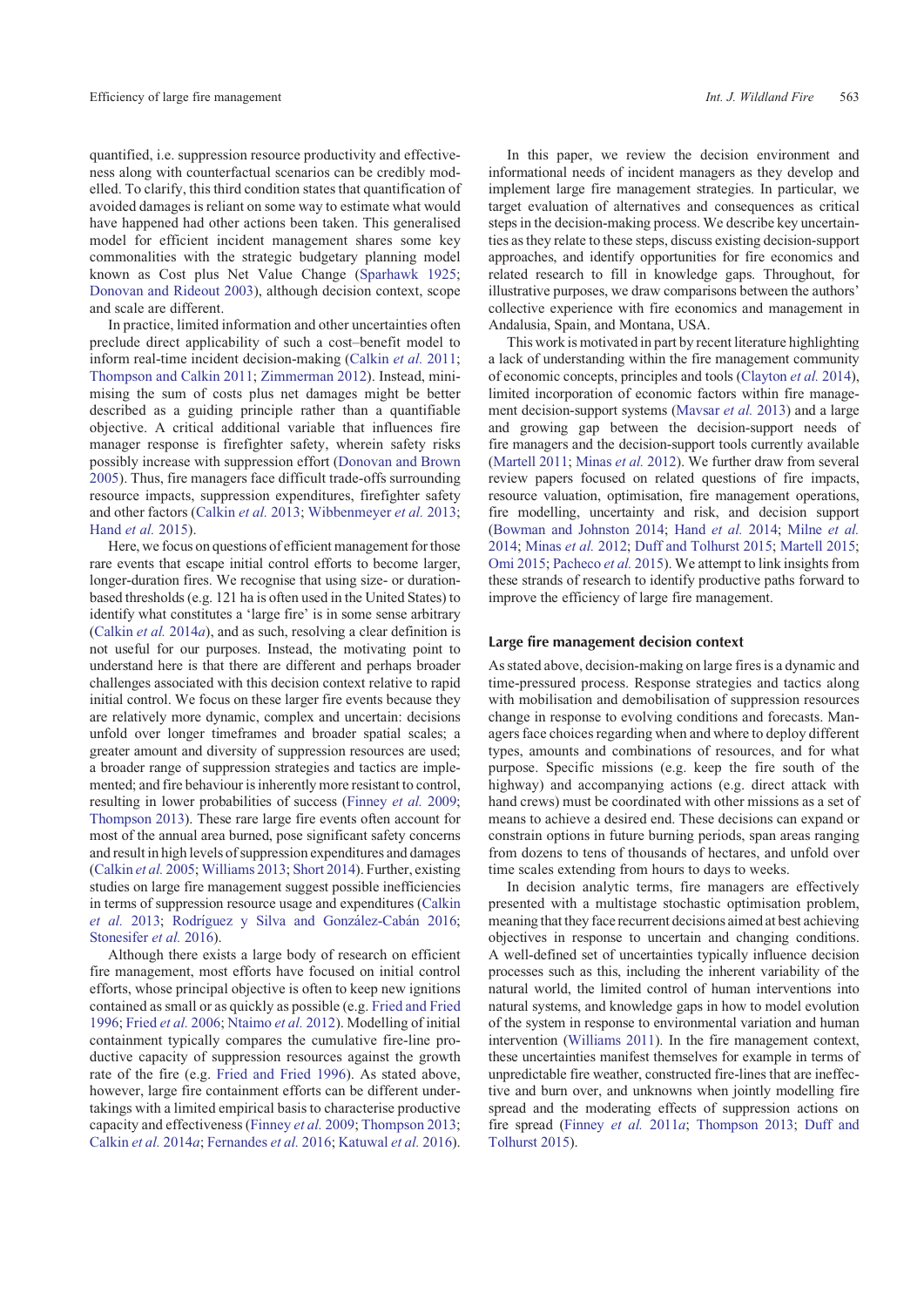#### **Table 1. Factors that influence the decision context**

| Factor                      | Issues and considerations                                                                                                                              |  |
|-----------------------------|--------------------------------------------------------------------------------------------------------------------------------------------------------|--|
| Values at risk              | Population density, asset density, natural and cultural resources, social preferences, asset vulnerability                                             |  |
| Fire regime                 | Cause (anthropogenic vs natural), size, duration, frequency, severity, departure                                                                       |  |
| Disturbance interactions    | Fire-on-fire interactions, invasive species, insect and disease, post-fire erosion and debris flows                                                    |  |
| Incident response capacity  | Training, suppression resources, detection networks, budget                                                                                            |  |
| Land management             | Timber and commodity production, fuel management, degree of current landscape modification relative to natural<br>or historical patterns and processes |  |
| Fire management policy      | Spectrum from fire exclusion to managed fire for resource benefits                                                                                     |  |
| Land-use change             | Agricultural abandonment, ex-urban development                                                                                                         |  |
| Land ownership              | Government and private ownerships along with relevant objectives, policies and regulations                                                             |  |
| Organisational structure    | The incentive system under which decisions are evaluated and managers are rewarded                                                                     |  |
| Sociopolitical expectations | Influence of affected communities and governmental officials on fire manager decision space                                                            |  |

Over longer time horizons, fire managers similarly face a multistage optimisation problem in terms of response to a series of fire events over multiple fire seasons. Insofar as the actions on a fire today can influence future hazard and risk, near-term decisions ought to include these possible impacts. That is, comprehensive evaluation of suppression strategies includes not only near- and long-term consequences of fire, but also near- and longterm consequences of fire suppression. In certain fire-prone ecosystems, the exclusion of fire can lead to reinforcing feedbacks where fuel loads accumulate, fires become more resistant to control, and there is greater demand for suppression [\(Calkin](#page-7-0) *[et al.](#page-7-0)* 2015). These feedbacks can be complicated to unravel, but carry implications for future fire activity, fire consequences, suppression costs and landscape health [\(Houtman](#page-8-0) *et al.* 2013; [North](#page-9-0) *et al.* 2015; [Parks](#page-9-0) *et al.* 2015, [2016](#page-9-0); [Stephens](#page-10-0) *et al.* 2016).

A wide range of factors define the decision context (Table 1), and collectively, these factors can influence the scale of decisionmaking, the magnitude of uncertainty, how objectives are framed, and what response options are available. To illustrate variability in decision context, we compare a select set of factors from Andalusia, Spain, and Montana, USA. Although these areas share some commonalities, such as large areas of forested mountainous terrain, resource-dependent economies, popular protected areas (e.g. Doñana National Park, Glacier National Park) and increasing costs of fire suppression, there are many important differences. Specifically, we highlight differences in values-at-risk, fire regime and policy.

- Values-at-risk: the wildland–urban interface represents perhaps the starkest difference in values-at-risk between the two regions. Notably, although Montana is over four times the size of Andalusia, it has only one-eighth the population. The high population density in Andalusia coupled with intense urbanisation and the abandonment of rural lands and rural activities such as traditional forest management lead to increased complexity surrounding fire management in the wildland–urban interface. Homes in Spain are often constructed with fireresistant materials so structure loss is not always a major concern, but limited egress and evacuation options in many densely populated areas lead to elevated public safety concerns.
- Fire regime: whereas in Andalusia most fires are humancaused and result in a human-dominated regime, in some areas of Montana, a more natural fire regime exists.

Differences in fire regime that influence management strategies and actions relate primarily to the size and duration of large fires. In Andalusia, one of the largest forest fires in recent years occurred in 2004 in the province of Huelva, when the Minas de Rio Tinto Fire burned 29 867 ha over 27 July–4 August and tragically killed two people. More recently, in 2012, a fast-moving fire burned  $\sim 8250$  ha in the Málaga province in just 12 h, causing over  $\epsilon$ 30 million in damages and interrupting tourism activities in the popular Costa del Sol. By contrast, fires in Montana, even those with significant wildland–urban interface concerns, can be much larger and longer-duration events. The Jocko Lakes Fire in 2007 burned 14 726 ha near the popular resort town of Seeley Lake, destroying multiple structures, and took over 2 months to reach official containment. The Ash Creek Fire of 2012 burned over 100 000 ha from 25 June to 27 July. The dramatically longer fire durations in Montana can introduce greater uncertainty associated with forecasts of fire spread and suppression resource demands.

• Fire management policy: in Andalusia, fire exclusion is mandatory, such that potential ecological benefits of fire do not enter the decision calculus (it could be that benefits actually do equal zero) and full perimeter control to constrain fire size is a common response. By contrast, there is greater flexibility for response to unplanned fire on federal lands in Montana. In some cases, fires are managed for ecological benefits such that inhibiting fire spread is not a dominant concern. Hence, the more common use of actions like indirect attack, burnout operations and monitoring in Montana. Differing response objectives and strategies combined with vast expanses of contiguous wildlands managed for natural character (e.g. the 60 000-ha Bob Marshall Wilderness Complex) can partly explain the larger sizes and longer durations of fires in Montana.

## Evaluating consequences and alternatives

An effective decision process relies on generating and evaluating the consequences of a range of available management alternatives [\(Hammond](#page-8-0) *et al.* 1999; [Gregory and Keeney 2002](#page-8-0); [Gregory and Long 2009](#page-8-0); [Marcot](#page-9-0) *et al.* 2012), and many decision-support systems are set up at least in part to assist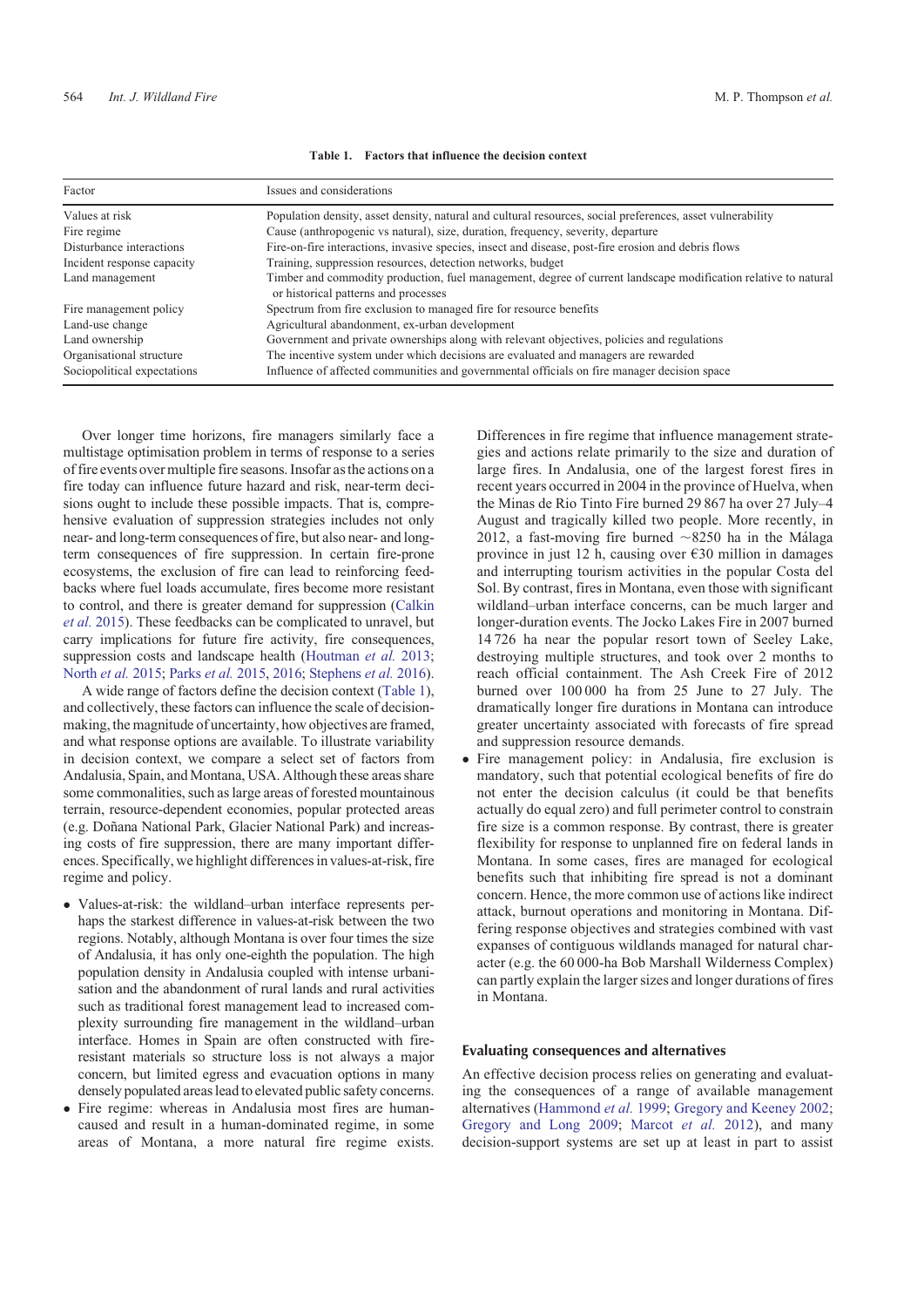managers with these steps ([Calkin](#page-7-0) *et al.* 2011; [Noonan-Wright](#page-9-0) *et al.* [2011;](#page-9-0) [Zimmerman 2012;](#page-11-0) [Mitsopoulos](#page-9-0) *et al.* 2015; [Pacheco](#page-9-0) *[et al.](#page-9-0)* 2015; [Kalabokidis](#page-9-0) *et al.* 2016). Imperfect information is the norm in fire response, meaning that fire managers often make decisions in the face of substantial uncertainty [\(Thompson](#page-10-0) [2013\)](#page-10-0). Below, we discuss key uncertainties, organised around two principal pieces of information necessary to assess tradeoffs across options and select a preferred alternative: the consequences of fire and the consequences of fire suppression.

# Consequences of fire

Fire impacts are typically sorted into two categories: direct (e.g. human mortality and morbidity, destroyed homes and timber) and indirect (e.g. recreation, water quality). Direct losses are generally easier to quantify, for instance insured losses, although even these estimates may be misleading in cases where destroyed assets are uninsured or underinsured. Perhaps more problematic and more controversial is quantifying mortality and estimating the statistical value of a human life [\(Bellavance](#page-7-0) *et al.* [2009\)](#page-7-0). [Reisen](#page-10-0) *et al.* (2015) reviewed existing research on public health risk due to wildfire and concluded that significant knowledge gaps remain regarding how health effects vary with the duration and concentration of exposure to pollutants, and regarding the effects of exposure to chemical constituents beyond particulate matter. Jones *et al.* [\(2016\)](#page-9-0) echoed these concerns along with highlighting health outcome data collection and methodological issues that challenge transfers of economic values and air quality concentration–response functions from the existing literature (see also [Kochi](#page-9-0) *et al.* 2010, [2012\)](#page-9-0).

The indirect impacts of fire can be substantial in magnitude and complicated to estimate as fires influence ecosystem processes beyond fire boundaries and over time [\(Venn and Calkin](#page-10-0) [2011;](#page-10-0) [Stephenson](#page-10-0) *et al.* 2013; [Milne](#page-9-0) *et al.* 2014). Wildfire incidents can affect water quality through increased sedimentation and erosion, and the supply of potable water from forested catchments [\(Smith](#page-10-0) *et al.* 2011). Fire effects to watersheds that supply municipal systems can result in costly remediation or infrastructure investments [\(Warziniack and Thompson 2013](#page-10-0)), but little is known about how values for water quality and supply are affected when degradation occurs outside high-value municipal watersheds.

In some cases, even the direction of fire consequences may be difficult to discern [\(Keane](#page-9-0) *et al.* 2008). As an example, the effects of wildfire on recreation values can be straightforward to quantify and have been illustrated in several contexts, but can be diverse and temporally non-linear [\(Englin](#page-8-0) *et al.* 2001). Recent wildfire increases the value for some types of recreation activities (e.g. hiking trips), but decreases the value for others (e.g. mountain biking) [\(Loomis](#page-9-0) *et al.* 2001; [Hesseln](#page-8-0) *et al.* [2003,](#page-8-0) [2004\)](#page-8-0). However, changes in values after recent fires attenuate over time as vegetation and sites recover from fire effects ([Englin](#page-8-0) *et al.* 1996; [Rausch](#page-9-0) *et al.* 2010).

Estimating net value change requires both a clear understanding of how fire impacts a broad range of natural and developed resources as well as the value society places on those resources. [Roesch-McNally](#page-10-0) *et al.* (2016), among others, present methods for estimating the social value of forest ecosystem services, but how to translate results to a fire effects context is unclear. Hyde *et al.* [\(2013\)](#page-8-0) documented limitations associated with effects of wildfire on natural resources, suggesting gaps in core sciences, limited technology transfer, and limited and frequently inconsistent spatial data sources. The authors summarised the challenges inherent in predicting ecological effect of wildfire due to complex spatial and temporal interactions within systems over time, concluding with a call for a consistent risk-based fire effects assessment framework. [Venn and Calkin](#page-10-0) [\(2011\)](#page-10-0) identified five primary challenges in estimating economic impacts of wildfire on natural resource values including a lack of scientific understanding on how non-market forest goods and services are affected by wildfire, difficulties in applying benefit transfer methods from other studies, few studies that estimated marginal willingness-to-pay to conserve non-market forest goods and services affected by fire, violation of consumer budget constraints and impediments to estimating indigenous cultural heritage values. [Bowman and Johnston \(2014\)](#page-7-0) summarised the state of wildland fire (bushfire) economics as follows: 'Evaluation of direct and indirect economic costs of bushfire disasters, and bushfire management remains a poorly developed research frontier that demands collaboration of expertise from a broad cross-section of fields that often have limited experience of collaborating together'.

Questions of retrospective analyses of economic impacts notwithstanding, the more immediate informational need of fire managers is articulation of possible consequences from an ongoing fire event. Using existing retrospective studies as benchmarks and proactively assessing and mapping consequences (e.g. [Castillo](#page-7-0) *et al.* 2017) provide useful first approximations. However, in this environment, aforementioned uncertainties surrounding fire effects valuation are compounded by unpredictable fire behaviour, which circles back to influence fire effects calculations given uncertainty over the intensity of fire to which resources and assets may be exposed.

### Consequences of fire suppression

Fire suppression results in a broad spectrum of consequences, including resource impacts associated with suppression activities themselves, expenditures and firefighter safety. The former includes, for instance, soil degradation from construction of bulldozer lines, which can be at least partially rehabilitated posthoc. Other impacts, however, may be less amenable to post-fire mitigation, such as aerial drops of chemical retardant falling into sensitive water bodies (Giménez *et al.* 2004). The costs of suppression are essentially a function of the amount and type of suppression resources used along with their respective assignment durations. Despite multiple studies of explanatory factors, there remains considerable uncertainty regarding the factors that drive wildfire management costs (e.g. [Gebert](#page-8-0) *et al.* 2007; [Liang](#page-9-0) *et al.* [2008](#page-9-0); [Donovan](#page-8-0) *et al.* 2011; [Gebert and Black 2012;](#page-8-0) [Yoder and](#page-11-0) [Gebert 2012;](#page-11-0) [Thompson](#page-10-0) *et al.* 2015*a*; [Hand](#page-8-0) *et al.* 2016). Perhaps the greatest impact of engaging in fire suppression activities can be firefighter injury or fatality, resulting in continued attention on improving methods to evaluate factors like firefighter exposure, suppression difficulty and safety zones (e.g. [Stonesifer](#page-10-0) *et al.* 2014; [Campbell](#page-7-0) *et al.* 2016; [O'Connor](#page-9-0) *et al.* 2016).

The main question, however, is how to develop reliable methods to estimate how consequences would change under alternative suppression strategies and tactics. In theory, any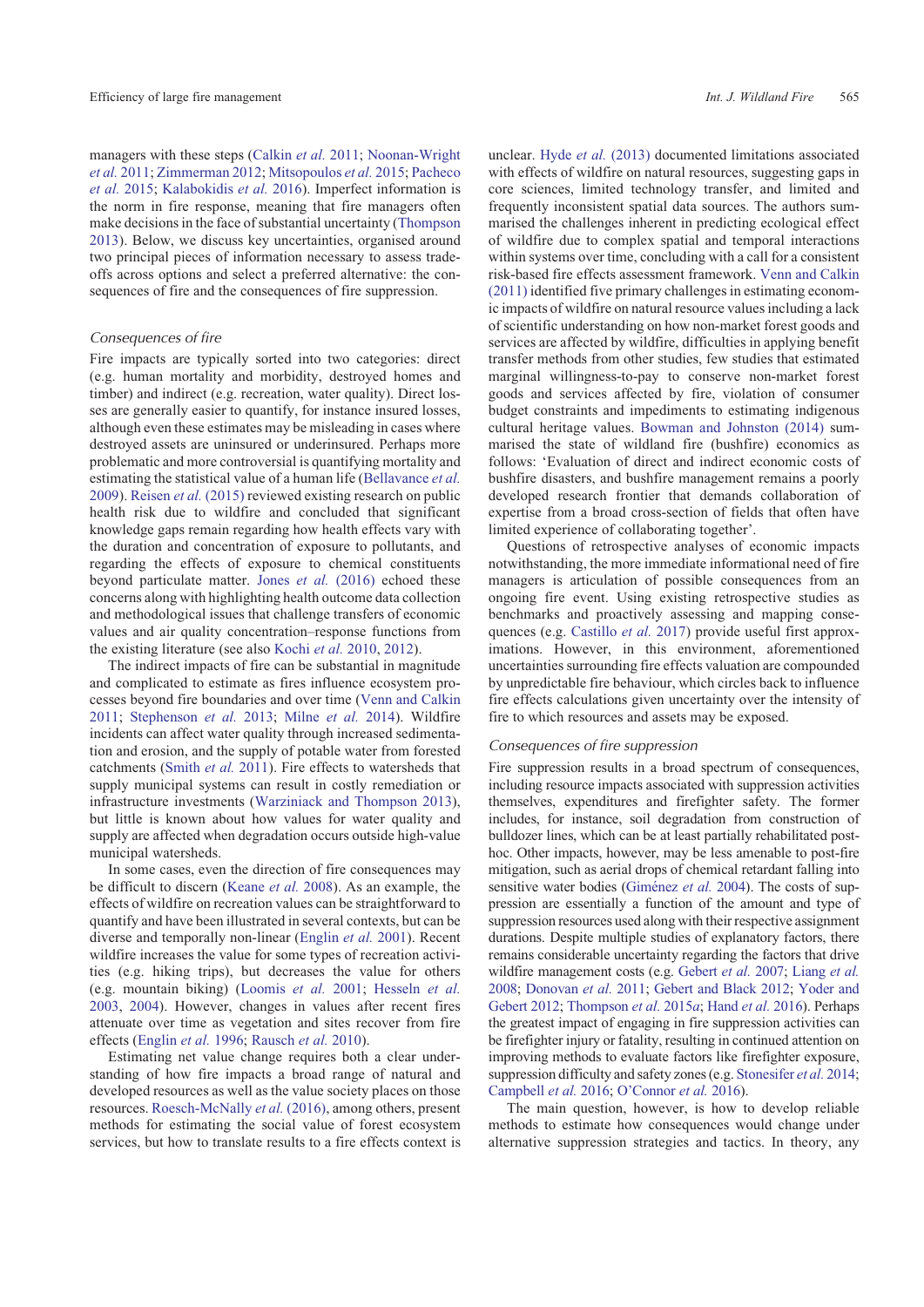<span id="page-4-0"></span>alternative would only be chosen if it was more efficient, which is premised on the existence of a framework for characterising efficiency. Production theoretic approaches have been proposed as a way to evaluate the efficiency of suppression operations, wherein suppression inputs (i.e. firefighting personnel and equipment) are combined to produce some output(s) of interest ([Holmes and Calkin 2013](#page-8-0); [Katuwal](#page-9-0) *et al.* 2016). In other words, wildfire management can be viewed as a multi-output production process, with managers responsible for allocating inputs and balancing possible trade-offs across outputs.

Defining and observing the relevant output remains a major challenge. Length of containment line is an obvious first candidate [\(Mendes 2010](#page-9-0)), although additional factors like line width and location with respect to fire spread direction likely influence probability of success [\(Mees](#page-9-0) *et al.* 1993). Relevance of fire-line metrics dampen as suppression resources are used for activities other than containing or extinguishing fire (e.g. structure protection). Avoided area burned is a more informative metric ([Mendes 2010\)](#page-9-0), recognising that control lines do not necessarily always interact with the fire (i.e. indirect and contingency lines), and when they do, are not always successful [\(Thompson](#page-10-0) *et al.* [2016](#page-10-0)*a*). And yet this metric can be a poor proxy for actual consequences, especially where multiple types of objectives are important (e.g. expanding area burned for hazard reduction or ecological restoration).

A more useful, if at present aspirational, metric would look at avoided net damages attributable to a given strategy [\(Headley](#page-8-0) [1916\)](#page-8-0). This requires some combination of expert judgement and modelling to compare alternative fire management scenarios on the basis of hypothetical consequences. Whereas model-based approaches are common to evaluate the consequences of fuel treatment strategies (e.g. Ager *[et al.](#page-7-0)* 2013; [Fried](#page-8-0) *et al.* 2016), models that evaluate alternative suppression approaches are rare. Perhaps the most relevant example is a modelling approach developed by Rodríguez y Silva and González-Cabán (2016). The authors derived a metric called the area contraction factor by simulating fire growth under the same burning conditions without any suppression operations, and then comparing simulated fire size with actual fire size. This approach that compares counterfactual simulated with actual fire outcomes is similar to other approaches used in the past (e.g. [Cochrane](#page-8-0) *et al.* 2012), but here, the authors took the additional step of evaluating avoided

damages to compare against suppression expenditures and evaluate efficiency.

Despite the utility of this approach as an evaluative tool to facilitate learning and improvement, as well as the utility of optimisation frameworks to explore the decision space (e.g. [Petrovic and Carlson 2012](#page-9-0); [Belval](#page-7-0) *et al.* 2015, [2016](#page-7-0)), the reality is that prospective determination of plausibly efficient strategies remains elusive. That is, although the approach of Rodríguez y Silva and González-Cabán (2016) can determine the efficiency of past actions, it does not evaluate a range of other suppression strategies and tactics in terms of how they might be more or less efficient. Simply put, efforts to collect data on suppression productivity and effectiveness in operational large fire contexts and to develop research-quality reporting and information systems have not kept up with the capabilities of fire suppression modelling systems; hence, the limited ability to fully or even partially parameterise large fire optimisation models, and instead the continued reliance of many systems on assumptions, rulesets and expert judgment ([Hirsch](#page-8-0) *et al.* [2004;](#page-8-0) [Petrovic and Carlson 2012;](#page-9-0) [Plucinski](#page-9-0) *et al.* 2012; [Duff and](#page-8-0) [Tolhurst 2015](#page-8-0)).

Although some data on production rates for individual suppression resources do exist (e.g. [Broyles 2011\)](#page-7-0), remaining knowledge gaps include productivity and effectiveness of different mixes of suppression resources, as well as how productivity and effectiveness vary with factors like timing, location, length of assignment and environmental conditions. [Finney](#page-8-0) *et al.* (2009) identified periods of quiescent weather as significant variables determining containment probability, indicating that managers have only limited control on fire growth and are at least partially reliant on changes in weather to bring extreme events under control. Table 2 summarises a select set of studies that identify potential barriers to modelling suppression strategies and tactics directly [\(Wilson](#page-11-0) *et al.* 2011; [Calkin](#page-7-0) *et al.* 2013; [Holmes and Calkin 2013](#page-8-0); [Wibbenmeyer](#page-11-0) *[et al.](#page-11-0)* 2013; [Calkin](#page-7-0) *et al.* 2014*b*; [Thompson 2014](#page-10-0); [Duff and](#page-8-0) [Tolhurst 2015](#page-8-0); [Hand](#page-8-0) *et al.* 2015; [Hand](#page-8-0) *et al.* 2016; [Katuwal](#page-9-0) *[et al.](#page-9-0)* 2016; [Stonesifer](#page-10-0) *et al.* 2016; [Thompson](#page-10-0) *et al.* 2016*a*). A key takeaway point is that there are different types of uncertainties at play, including variability in human behaviour, with implications for choices regarding model design and use [\(Riley and Thompson 2016\)](#page-10-0).

#### **Table 2. Barriers to directly modelling suppression efforts on large fires**

| Model consideration                     | Barrier                                                                                                                                        |
|-----------------------------------------|------------------------------------------------------------------------------------------------------------------------------------------------|
| Suppression strategy                    | Incident managers exhibit variation in strategy selection and are often susceptible to sociopolitical pressures<br>and decision biases         |
| Resource use (amount, type)<br>and mix) | Incident management teams exhibit variation in resource use                                                                                    |
| Resource use (assignments)              | Limited spatial data collected on activities such as fireline construction, aerial drops or burnout operations                                 |
| Resource productivity                   | Fireline production rates in actual operational conditions can vary substantially from published estimates                                     |
| Resource use and productivity           | Limited understanding of resource substitutions, dependencies or synergies; nearly all models assume simple<br>additivity of resource capacity |
| Suppression effectiveness (use)         | Resources often used outside conditions where use is thought to be effective                                                                   |
| Suppression effectiveness (monitoring)  | Limited data collected on effectiveness of individual actions, collections of actions, or strategies                                           |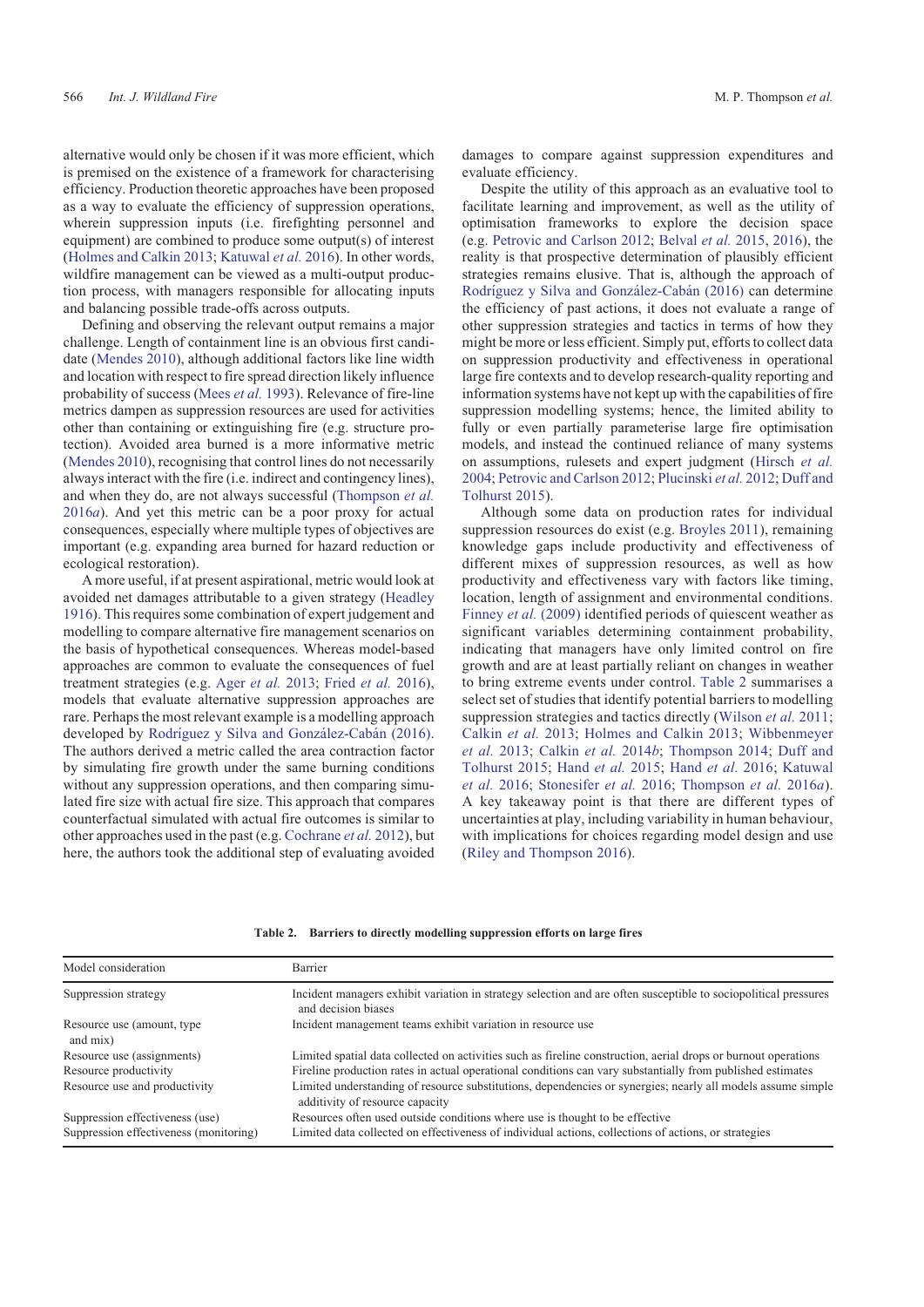|  | Table 3. Uncertainties faced in large fire management |  |  |  |
|--|-------------------------------------------------------|--|--|--|
|--|-------------------------------------------------------|--|--|--|

| Uncertainty                                              | Issues and considerations                                                                                                                                    |  |
|----------------------------------------------------------|--------------------------------------------------------------------------------------------------------------------------------------------------------------|--|
| Fire consequence assessment                              |                                                                                                                                                              |  |
| Fire effects                                             | Data availability and sufficiency issues, impacts to ecological processes over space and time, gaps in<br>basic and applied fire science                     |  |
| Non-market valuation                                     | Limited utility of benefit transfer due to contextual specificity of existing willingness-to-pay studies                                                     |  |
| Fire spread potential                                    | Landscape conditions, weather conditions, modelled fire behaviour                                                                                            |  |
| Incident response and suppression consequence assessment |                                                                                                                                                              |  |
| Suppression expenditures                                 | Sociopolitical pressures (e.g. community expectations, media coverage), managerial incentive structure,<br>variability in decision-maker behaviour           |  |
| Suppression resource productivity                        | Productivity of control efforts under different conditions and mixes of resources, intrinsic differences in crew<br>capabilities and behaviours              |  |
| Suppression resource effectiveness                       | Effectiveness of control efforts under different conditions and mixes of resources, probability of success,<br>dispatch processes and resource arrival times |  |
| Counterfactual scenarios                                 | How suppression efforts changed the fire behaviour and outcomes that might have otherwise occurred                                                           |  |

#### Uncertainty assessment

Table 3 identifies and describes sources of uncertainty relevant to evaluation of consequences and alternatives, briefly summarising material discussed in the previous two subsections. The table first focuses on uncertainties relevant to impact assessment itself, and then on uncertainties relevant to how changes in suppression response might affect fire consequences. There is some overlap with [Table 2](#page-4-0), which we retain for completeness. More comprehensive uncertainty assessment could classify these uncertainties according to additional dimensions and evaluate their respective influences on model outputs and user confidence, an exercise left for future research (see also [Riley and Thompson 2016\)](#page-10-0).

# Decision support approaches in Spain and the USA

In the past 10–15 years, research efforts that the authors have been involved with in Spain and the USA have attempted to make progress towards development of tools to facilitate improved quantification of fire impacts. Beginning with work from Spain, the SINAMI model (and later the *ECONOSINAMI* computer program) is based on marginal analysis techniques to get the point of greater budgetary efficiency, considering suppression costs, the net value change of resources and assets impacted by fire, and program management of wildland fire on a budget. The SINAMI model jointly simulates fire behaviour and suppression activities, requiring the user to enter as input the production rates of different suppression resources, their unit costs and the types of missions for which they are used. The model provides the functionality for users to explore the potential suppression costs and economic consequences of different combinations of suppression resources. The translatability of such a model to the fire management context in Montana, where a different range of suppression tactics like indirect line construction and intentional burnouts are employed, is unclear. Other recent fire economics models developed in Spain include the SEVEIF model ([Molina](#page-9-0) *et al.* [2009](#page-9-0)) and the software *Visual-Seveif* (Rodríguez y Silva and González-Cabán 2010; Rodríguez y Silva et al. 2012). These tools can be used in real time to assess the losses associated with an ongoing or recently extinguished fire event, or for scenario analysis to assess potential losses from a given fire scenario that might occur in the landscape of interest.

Owing to some of the challenges identified above regarding complexity and uncertainty surrounding large, long-duration events, application of economic efficiency analysis to real-time incident assessment has not been as widespread in the USA as in Spain. Applied research has instead tended to focus on various components separately, such as potential fire impacts (e.g. [Scott](#page-10-0) *[et al.](#page-10-0)* 2012) or suppression expenditures (Hand *[et al.](#page-8-0)* 2016). A major thread of large fire decision-support has focused on improved spatial risk assessment, for both incident response and pre-fire planning purposes ([Calkin](#page-7-0) *et al.* 2011; [Noonan-Wright](#page-9-0) *et al.* [2011;](#page-9-0) [Thompson](#page-10-0) *et al.* 2016*c*). A key innovation here has been the use of stochastic wildfire simulation models to capture variation in ignition location and timing along with weather conditions to generate spatially explicit estimates of burn probability and fire intensity ([Finney](#page-8-0) *et al.* 2011*b*). The riskassessment framework is premised on quantifying expected and conditional net value change for resources and assets impacted by fire ([Finney 2005](#page-8-0)), and has been applied on federal lands in Montana and elsewhere throughout the western US [\(Scott](#page-10-0) *et al.* [2013;](#page-10-0) [Thompson](#page-10-0) *et al.* 2013*a;* [Thompson](#page-10-0) *et al.* 2015*b*). In practice, risk metrics are quantified in effectively dimensionless units that are weighted by manager-determined relative importance weights rather than monetary terms, although the framework is sufficiently flexible to incorporate monetary value should decision-makers so desire.

[Table 4](#page-6-0) contrasts decision-support approaches used in Andalusia, Spain, and Montana, USA, for estimating fire effects in terms of net value change. Some of the most striking differences stem from differences in context, for instance deterministic versus probabilistic modelling and monetisation of net value change. The approaches also share key commonalities, for instance relying on expert judgment rather than separate specific models to quantify fire effects, in fact using very similar approaches (depreciation matrices and response functions) that estimate percentage loss or gain as a function of fire intensity. Use of specific fire effects models is possible (e.g. [Tillery](#page-10-0) *et al.* [2014\)](#page-10-0) but often requires translation of fire behaviour metrics, which can compound modelling uncertainty and create further difficulties in interpreting results. Neither approach at present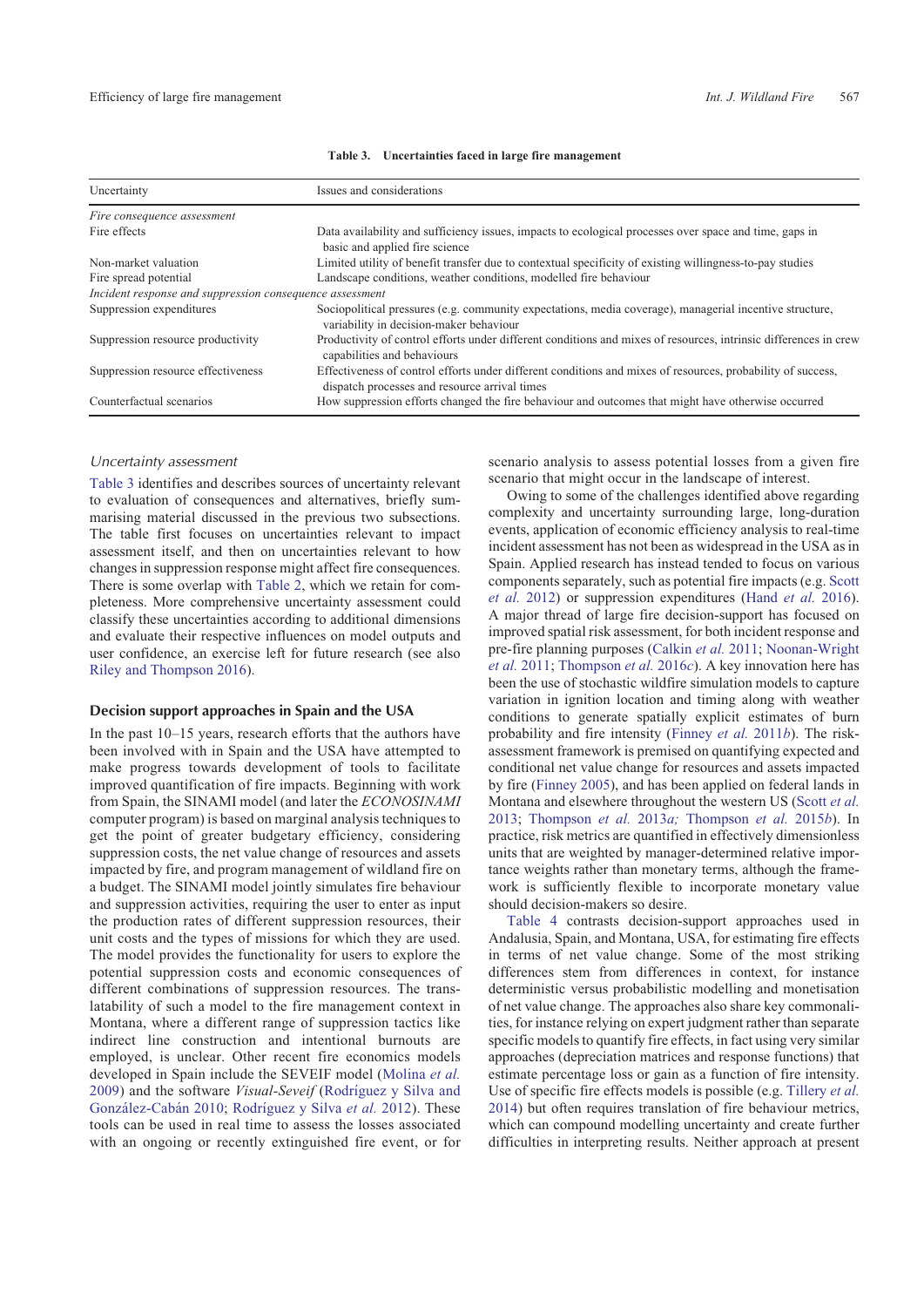<span id="page-6-0"></span>

| Attribute                | Andalusia, Spain                                                                                             | Montana, USA                                                                                                 |
|--------------------------|--------------------------------------------------------------------------------------------------------------|--------------------------------------------------------------------------------------------------------------|
| Context                  | Applied to specific fire scenarios, typically small<br>fire and short duration                               | Applied to thousands of possible fire scenarios, typically large<br>fire and long duration                   |
| Fire simulation approach | Deterministic                                                                                                | Probabilistic                                                                                                |
| Economic model           | Cost-benefit analysis, net value change monetised                                                            | Cost-effectiveness analysis, net value change not monetised                                                  |
| Fire effects analysis    | Expert judgement, depreciation matrix                                                                        | Expert judgement, response function                                                                          |
| Non-market valuation     | Asset- and resource-specific equations from<br>various peer-reviewed studies                                 | Multicriteria decision analysis to assign relative importance<br>weights to assets and resources             |
| Key omissions            | Limited inclusion of smoke impacts, responder safety<br>and other health concerns; limited temporal horizons | Limited inclusion of smoke impacts, responder safety and other<br>health concerns; limited temporal horizons |

**Table 4. Comparison of net value change estimation approaches used in existing decision-support tools**

accounts very well for concerns surrounding responder and public safety, a key gap in many decision-support systems and the focus of ongoing research (e.g. [Stonesifer](#page-10-0) *et al.* 2014). The tools also suffer from a limited ability to model the cumulative impact of fire management decisions and outcomes through time, for instance their influence on future fire activity and suppression expenditures (e.g. [Houtman](#page-8-0) *et al.* 2013).

We should be clear that the two approaches outlined here do not represent the broad spectrum of existing and emerging risk analyses used around the globe. Differences in data collection and modelling methods notwithstanding, many of these efforts are converging on similar approaches to characterise the exposure of values-at-risk as well as the potential effects of fire (e.g. [Chuvieco](#page-7-0) *et al.* 2014). In particular, use of stochastic wildfire simulation to model spatially explicit burn probabilities is increasingly common (e.g. Salis *[et al.](#page-10-0)* 2013; [Alcasena](#page-7-0) *et al.* [2015;](#page-7-0) [Mitsopoulos](#page-9-0) *et al.* 2015; [Mallinis](#page-9-0) *et al.* 2016; [Oliveira](#page-9-0) *[et al.](#page-9-0)* 2016).

# Discussion

Large fire management decisions are ideally based on the evaluation of management options, their costs, safety implications, and how they may change fire outcomes. From this point of view, analyses that help quantify the effects of wildland fires on populations and the natural environment – a major thread of fire economics research to date – provide valuable but only partial information in the search for efficient solutions. That is, these types of studies tell us little about whether management actions or strategies played a role in the observed effects of wildland fires on people and the environment. Further, these types of studies provide little guidance for identifying how alternative large fire management strategies or courses of action might lead to reduced net costs and losses or to enhanced benefits. A better understanding of the relationships between wildfire effects, the provision of ecosystem services and the effectiveness of suppression efforts is necessary to assess tradeoffs associated with response strategies.

Therefore, we argue, there is a need for a framework to evaluate the consequences of suppression to provide a reliable basis with which to evaluate alternative approaches to large fire management. Development of such a framework requires a credible ability to describe relationships between fire management activities and avoided losses. Beyond knowledge gaps associated with understanding suppression productivity and effectiveness, additional challenges to determination of efficient strategies include questions of how best to account for factors like probabilities, intertemporal feedbacks and trade-offs, and firefighter exposure. The relative magnitude of these and other concerns varies with the complexity of the socioecological context in which fire management decisions are made, as briefly illustrated for the cases of Andalusia and Montana. Despite the fact that fire policies in both locations imply an objective of economic efficiency within fire management operations, the incorporation of economics into strategic decision-making lags behind in practice.

We believe the lack of information and tools to facilitate more effective and efficient decision-making can acutely influence management of low-probability, high-consequence large fire events. Of the limited research that has been performed to date, several themes emerge that present challenges to efficient management: (1) large fire management can be qualitatively and significantly different from rapid initial response operations, and yet nearly all analyses targeting efficiency gains have focused on initial response; (2) suppression operations have only partial control over fire growth and can be overwhelmed by extreme weather; (3) fire managers can exhibit wide variation in how they respond to fires with similar characteristics; and (4) suppression resource use and effectiveness are poorly monitored. Recognising that incident management is really a linked sequence of decisions from initial response onwards, the ultimate aim here is not a better understanding of 'large fire management' alone, but rather a more comprehensive understanding of what courses of action are likely to best meet objectives from discovery through to control (and more broadly resource allocation decisions across fires and over time).

Although significant challenges exist, researchers and practitioners are making headway in improving the information and tools available to help inform efficient fire management solutions. We highlighted but two examples of many decisionsupport efforts developed to improve the efficiency of fire management around the globe. In that same spirit of supporting decisions and facilitating application of economics in strategic response decision-making, we offer potential avenues for future research efforts.

The first is to invest in empirically driven research to better characterise the productivity and effectiveness of suppression resources ([Mendes 2010;](#page-9-0) Castillo and Rodríguez y Silva 2015a,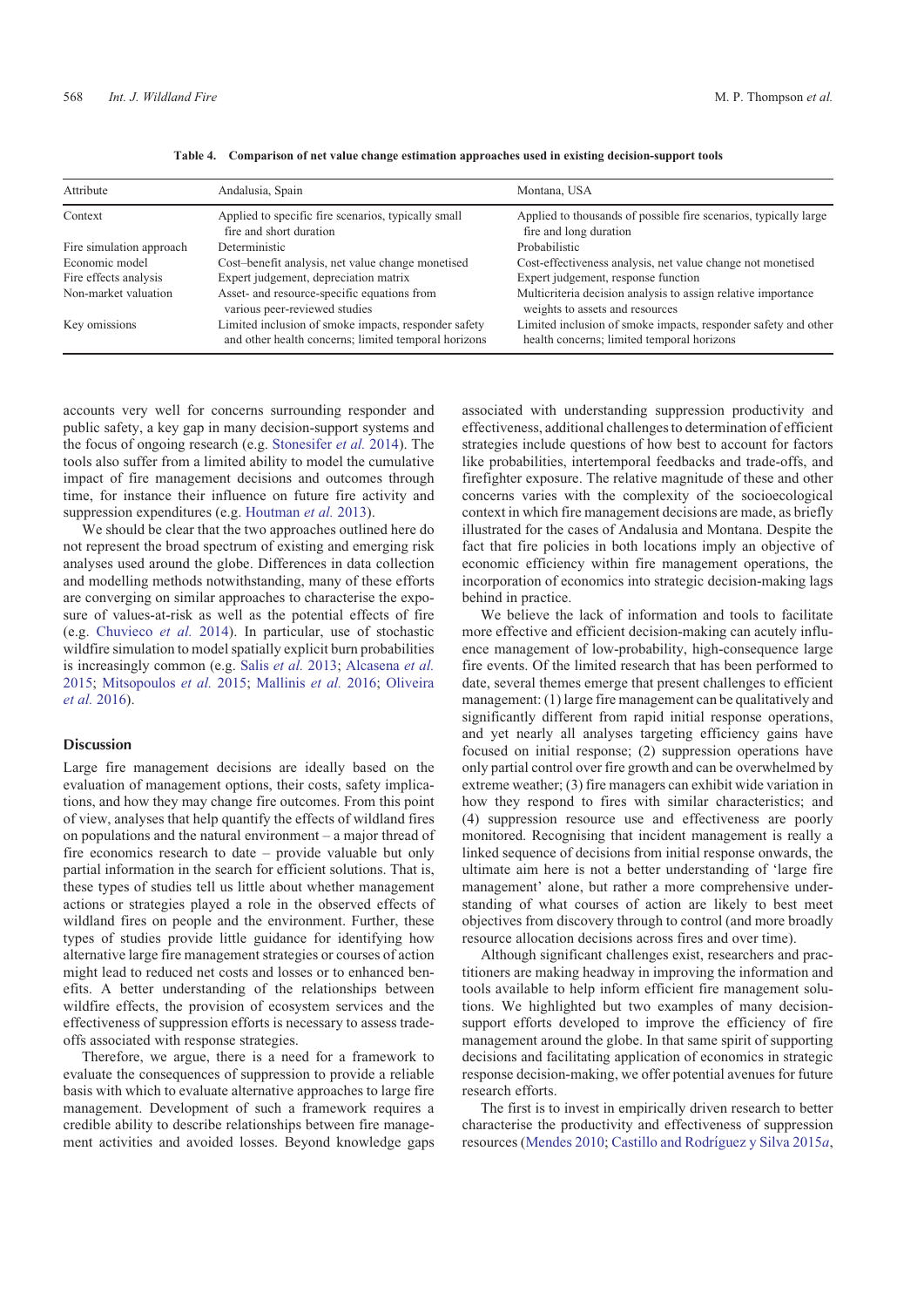<span id="page-7-0"></span>2015*b*; [Duff and Tolhurst 2015](#page-8-0)). This necessitates acquisition of more and higher-quality data through monitoring efforts (e.g. [Katuwal](#page-9-0) *et al.* 2016), as well as the establishment of frameworks with which to objectively evaluate effectiveness (e.g. [Plucinski and Pastor 2013\)](#page-9-0). This could include acquiring information regarding where and when suppression resources were used, under what conditions, and with what degree of success ([Thompson](#page-10-0) *et al.* 2016*a*). Part of this research could explore new methods and functional forms for econometric models (e.g. [Holmes and Calkin 2013\)](#page-8-0), or could broaden the scope of analysis to consider, for instance, mixes of suppression resources. Improved monitoring data are a critical need for development of tools to evaluate multi-objective large fire response strategies.

Second, ecosystem modelling efforts could more strongly incorporate economic principles. Trade-off analysis is a core economic concept, and generation of efficient frontiers (e.g. [Vogler](#page-10-0) *et al.* 2015; Ager *et al.* 2016) can help managers balance multiple objectives without being forced to reduce all aspects into monetary terms. Modelling approaches that link ecosystem models with management expenditure models could similarly help articulate trade-offs and move closer to cost– benefit analysis ([Thompson and Anderson 2015](#page-10-0)).

Third, future research could more strongly incorporate principles from risk and decision analysis [\(Yoe 2011](#page-11-0); [Thompson](#page-10-0) *et al.* [2013](#page-10-0)*b*; Calkin *et al.* 2014*b*; [Thompson](#page-10-0) *et al.* 2015*c*). This could entail more comprehensively identifying sources of uncertainty and their impacts on model outputs, and reframing decisions in probabilistic terms to consider factors like probability of success. Embracing risk management also means investing in pre-fire assessment and planning in advance of the problem to dampen time-pressures of incident response ([Thompson](#page-10-0) *et al.* 2016*b*). These analyses can for instance consider factors such as resource susceptibility to fire, suppression difficulty and probable control points (e.g. Rodríguez y [Silva](#page-10-0) *et al.* 2014; [Thompson](#page-10-0) *et al.* 2016*c*).

Last, there exist significant opportunities to improve and expand the knowledge exchange across the global fire community. Although developing generalisable solutions and tools is difficult given heterogeneous contexts, we see great opportunity for fire management researchers to collaborate on topics related to resource allocation efficiency, strategic pre-fire planning and econometric analysis. There already exists a strong precedent for such collaboration through international workshops, seminars and conferences (e.g. International Symposium on Fire Economics, Planning and Policy; González-Cabán 2013). Last, in addition to the research community, these efforts could extend to educating the next generation of fire managers (e.g. [http://](http://www.masterfuegoforestal.es/) [www.masterfuegoforestal.es/,](http://www.masterfuegoforestal.es/) [http://www.nafri.gov/,](http://www.nafri.gov/) accessed 23 March 2017).

#### References

- Abatzoglou JT, Williams AP (2016) Impact of anthropogenic climate change on wildfire across western US forests. *Proceedings of the National Academy of Sciences of the United States of America* **113**, 11770–11775. doi:[10.1073/PNAS.1607171113](http://dx.doi.org/10.1073/PNAS.1607171113)
- Ager AA, Vaillant NM, McMahan A (2013) Restoration of fire in managed forests: a model to prioritize landscapes and analyze trade-offs. *Ecosphere* **4**, art29. doi:[10.1890/ES13-00007.1](http://dx.doi.org/10.1890/ES13-00007.1)
- Ager AA, Day MA, Vogler K (2016) Production possibility frontiers and socioecological trade-offs for restoration of fire adapted forests. *Journal of Environmental Management* **176**, 157–168. doi:[10.1016/](http://dx.doi.org/10.1016/J.JENVMAN.2016.01.033) [J.JENVMAN.2016.01.033](http://dx.doi.org/10.1016/J.JENVMAN.2016.01.033)
- Alcasena F, Salis M, Ager A, Arca B, Molina D, Spano D (2015) Assessing landscape-scale wildfire exposure for highly valued resources in a Mediterranean area. *Environmental Management* **55**, 1200–1216. doi[:10.1007/S00267-015-0448-6](http://dx.doi.org/10.1007/S00267-015-0448-6)
- Bellavance F, Dionne G, Lebeau M (2009) The value of a statistical life: a meta-analysis with a mixed effects regression model. *Journal of Health Economics* **28**, 444–464. doi[:10.1016/J.JHEALECO.2008.10.013](http://dx.doi.org/10.1016/J.JHEALECO.2008.10.013)
- Belval EJ, Wei Y, Bevers M (2015) A mixed integer program to model spatial wildfire behavior and suppression placement decisions. *Canadian Journal of Forest Research* **45**, 384–393. doi:[10.1139/](http://dx.doi.org/10.1139/CJFR-2014-0252) [CJFR-2014-0252](http://dx.doi.org/10.1139/CJFR-2014-0252)
- Belval EJ, Wei Y, Bevers M (2016) A stochastic mixed-integer program to model spatial wildfire behavior and suppression placement decisions with uncertain weather. *Canadian Journal of Forest Research* **46**, 234–248. doi[:10.1139/CJFR-2015-0289](http://dx.doi.org/10.1139/CJFR-2015-0289)
- Bowman D, Johnston FAY (2014) Bushfires, human health economics, and pyrogeography. *Geographical Research* **52**, 340–343. doi:[10.1111/](http://dx.doi.org/10.1111/1745-5871.12065) [1745-5871.12065](http://dx.doi.org/10.1111/1745-5871.12065)
- Broyles G (2011) Fireline production rates. USDA Forest Service, National Technology and Development Program, Fire Management Report. Available at<https://www.fs.fed.us/eng/pubs/pdf/11511805.pdf> [Verified 30 March 2017]
- Calkin DE, Gebert KM, Jones JG, Neilson RP (2005) Forest Service large fire area burned and suppression expenditure trends, 1970–2002. *Journal of Forestry* **103**, 179–183.
- Calkin DE, Thompson MP, Finney MA, Hyde KD (2011) A real-time risk assessment tool supporting wildland fire decision-making. *Journal of Forestry* **109**, 274–280.
- Calkin DE, Venn T, Wibbenmeyer M, Thompson MP (2013) Estimating US federal wildland fire managers' preferences toward competing strategic suppression objectives. *International Journal of Wildland Fire* **22**, 212–222. doi[:10.1071/WF11075](http://dx.doi.org/10.1071/WF11075)
- Calkin DE, Stonesifer CS, Thompson MP, McHugh CW (2014*a*) Large airtanker use and outcomes in suppressing wildland fires in the United States. *International Journal of Wildland Fire* **23**, 259–271. doi[:10.1071/WF13031](http://dx.doi.org/10.1071/WF13031)
- Calkin DE, Cohen JD, Finney MA, Thompson MP (2014*b*) How risk management can prevent future wildfire disasters in the wildland–urban interface.*Proceedings of the National Academy of Sciences of the United States of America* **111**, 746–751. doi[:10.1073/PNAS.1315088111](http://dx.doi.org/10.1073/PNAS.1315088111)
- Calkin DE, Thompson MP, Finney MA (2015) Negative consequences of positive feedbacks in US wildfire management. *Forest Ecosystems* **2**, 9. doi[:10.1186/S40663-015-0033-8](http://dx.doi.org/10.1186/S40663-015-0033-8)
- Campbell MJ, Dennison PE, Butler BW (2016) Safe separation distance score: a new metric for evaluating wildland firefighter safety zones using lidar. *International Journal of Geographical Information Science*. doi[:10.1080/13658816.2016.1270453](http://dx.doi.org/10.1080/13658816.2016.1270453)
- Castillo ME, Rodríguez y Silva F (2015*a*) Quantitative analysis of forest fire extinction efficiency. *Forest Systems* **24**, 032. doi[:10.5424/FS/2015242-](http://dx.doi.org/10.5424/FS/2015242-06644) [06644](http://dx.doi.org/10.5424/FS/2015242-06644)
- Castillo ME, Rodríguez y Silva F (2015*b*) Determining response times for the deployment of terrestrial resources for fighting forest fires. A case study: Mediterranean - Chile. Ciencia e Investigación Agraria: Revista *Latinoamericana de Ciencias de la Agricultura* **42**, 97–107. doi[:10.4067/S0718-16202015000100010](http://dx.doi.org/10.4067/S0718-16202015000100010)
- Castillo ME, Molina JR, Rodríguez y Silva F, García-Chevesich P, Garfias R (2017) A system to evaluate fire impacts from simulated fire behavior in mediterranean areas of central Chile. *The Science of the Total Environment* **579**, 1410–1418. doi:[10.1016/J.SCITOTENV.2016.11.139](http://dx.doi.org/10.1016/J.SCITOTENV.2016.11.139)
- Chuvieco E, Aguado I, Jurdao S, Pettinari M, Yebra M, Salas J, Hantson S, De La Riva J, Ibarra P, Rodrigues M (2014) Integrating geospatial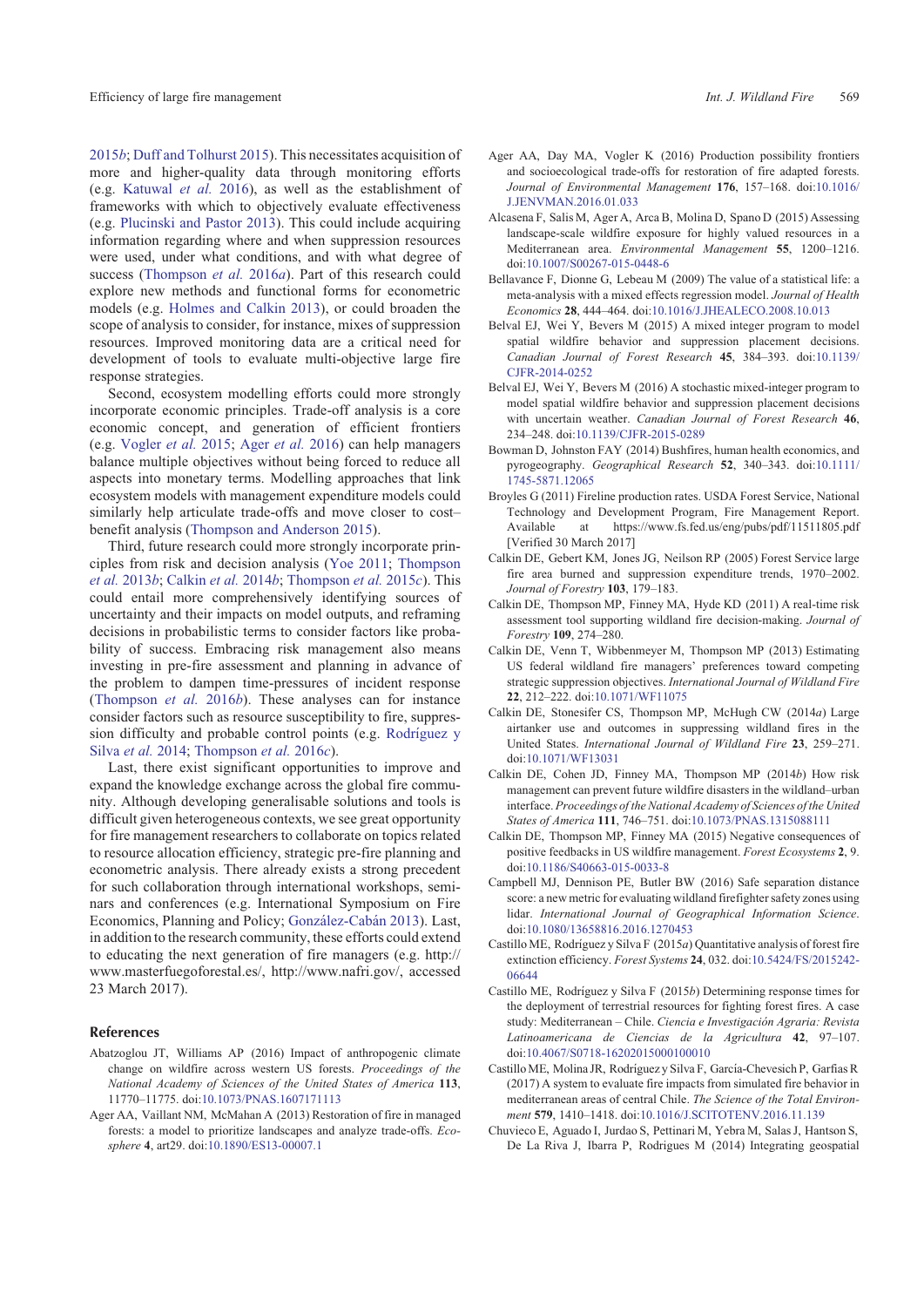<span id="page-8-0"></span>information into fire risk assessment. *International Journal of Wildland Fire* **23**, 606–619. doi:[10.1071/WF12052](http://dx.doi.org/10.1071/WF12052)

- Clayton H, Mylek MR, Schirmer J, Cary GJ, Dovers SR (2014) Exploring the use of economic evaluation in Australian wildland fire management decision-making. *International Journal of Wildland Fire* **23**, 555–566. doi[:10.1071/WF13140](http://dx.doi.org/10.1071/WF13140)
- Cochrane M, Moran C, Wimberly M, Baer A, Finney M, Beckendorf K, Eidenshink J, Zhu Z (2012) Estimation of wildfire size and risk changes due to fuels treatments. *International Journal of Wildland Fire* **21**, 357–367. doi[:10.1071/WF11079](http://dx.doi.org/10.1071/WF11079)
- Donovan GH, Brown TC (2005) An alternative incentive structure for wildfire management on national forest land. *Forest Science* **51**, 387–395.
- Donovan GH, Rideout DB (2003) A reformulation of the cost plus net value change (C+NVC) model of wildfire economics. *Forest Science* 49, 318–323.
- Donovan GH, Prestemon JP, Gebert K (2011) The effect of newspaper coverage and political pressure on wildfire suppression costs. *Society & Natural Resources* **24**, 785–798. doi:[10.1080/08941921003649482](http://dx.doi.org/10.1080/08941921003649482)
- Duff TJ, Tolhurst KG (2015) Operational wildfire suppression modelling: a review evaluating development, state of the art and future directions. *International Journal of Wildland Fire* **24**, 735–748. doi:[10.1071/](http://dx.doi.org/10.1071/WF15018) [WF15018](http://dx.doi.org/10.1071/WF15018)
- Englin J, Boxall PC, Chakraborty K, Watson DO (1996) Valuing the impacts of forest fires on backcountry forest recreation. *Forest Science* **42**, 450–455.
- Englin J, Loomis J, González-Cabán A (2001) The dynamic path of recreational values following a forest fire: a comparative analysis of states in the Intermountain West. *Canadian Journal of Forest Research* **31**, 1837–1844. doi[:10.1139/X01-118](http://dx.doi.org/10.1139/X01-118)
- Fernandes PM, Pacheco AP, Almeida R, Claro J (2016) The role of firesuppression force in limiting the spread of extremely large forest fires in Portugal. *European Journal of Forest Research* **135**, 253–262. doi[:10.1007/S10342-015-0933-8](http://dx.doi.org/10.1007/S10342-015-0933-8)
- Finney M, Grenfell IC, McHugh CW (2009) Modeling containment of large wildfires using generalized linear mixed-model analysis. *Forest Science* **55**, 249–255.
- Finney MA (2005) The challenge of quantitative risk analysis for wildland fire. *Forest Ecology and Management* **211**, 97–108. doi:[10.1016/](http://dx.doi.org/10.1016/J.FORECO.2005.02.010) [J.FORECO.2005.02.010](http://dx.doi.org/10.1016/J.FORECO.2005.02.010)
- Finney MA, Grenfell IC, McHugh CW, Seli RC, Tretheway D, Stratton RD, Brittain S (2011*a*) A method for ensemble wildland fire simulation. *Environmental Modeling and Assessment* **16**, 153–167. doi:[10.1007/](http://dx.doi.org/10.1007/S10666-010-9241-3) [S10666-010-9241-3](http://dx.doi.org/10.1007/S10666-010-9241-3)
- Finney MA, McHugh CW, Grenfell IC, Riley KL, Short KC (2011*b*) A simulation of probabilistic wildfire risk components for the continental United States. *Stochastic Environmental Research and Risk Assessment* **25**, 973–1000. doi[:10.1007/S00477-011-0462-Z](http://dx.doi.org/10.1007/S00477-011-0462-Z)
- Fried JS, Fried BD (1996) Simulating wildfire containment with realistic tactics. *Forest Science* **42**, 267–281.
- Fried JS, Gilles JK, Spero J (2006) Analysing initial attack on wildland fires using stochastic simulation. *International Journal of Wildland Fire* **15**, 137–146. doi[:10.1071/WF05027](http://dx.doi.org/10.1071/WF05027)
- Fried JS, Potts LD, Loreno SM, Christensen GA, Barbour RJ (2016) Inventory-based landscape-scale simulation of management effectiveness and economic feasibility with BioSum. *Journal of Forestry*. doi[:10.5849/JOF.15-087](http://dx.doi.org/10.5849/JOF.15-087)
- Gebert KM, Black AE (2012) Effect of suppression strategies on federal wildland fire expenditures. *Journal of Forestry* **110**, 65–73. doi[:10.5849/JOF.10-068](http://dx.doi.org/10.5849/JOF.10-068)
- Gebert KM, Calkin DE, Yoder J (2007) Estimating suppression expenditures for individual large wildland fires. *Western Journal of Applied Forestry* **22**, 188–196.
- Giménez A, Pastor E, Zárate L, Planas E, Arnaldos J (2004) Long-term forest fire retardants: a review of quality, effectiveness, application and

environmental considerations. *International Journal of Wildland Fire* **13**, 1–15. doi[:10.1071/WF03001](http://dx.doi.org/10.1071/WF03001)

- González-Cabán A (Ed.) (2013) Proceedings of the fourth international symposium on fire economics, planning, and policy: climate change and wildfires. USDA Forest Service, Pacific Southwest Research Station, General Technical Report PSW-GTR-245. (Albany, CA)
- Gregory R, Long G (2009) Using structured decision-making to help implement a precautionary approach to endangered species management. *Risk Analysis* **29**, 518–532. doi:[10.1111/J.1539-6924.2008.](http://dx.doi.org/10.1111/J.1539-6924.2008.01182.X) [01182.X](http://dx.doi.org/10.1111/J.1539-6924.2008.01182.X)
- Gregory RS, Keeney RL (2002) Making smarter environmental management decisions. *Journal of the American Water Resources Association* **38**, 1601–1612. doi[:10.1111/J.1752-1688.2002.TB04367.X](http://dx.doi.org/10.1111/J.1752-1688.2002.TB04367.X)
- Hammond JS, Keeney RL, Raiffa H (1999) 'Smart choices.' (Harvard Business School Press: Boston, MA)
- Hand MS, Gebert KM, Liang J, Calkin DE, Thompson MP, Zhou M (2014) 'Economics of wildfire management: the development and application of suppression expenditure models', Springer Briefs In Fire. (Springer: New York)
- Hand MS, Wibbenmeyer MJ, Calkin DE, Thompson MP (2015) Risk preferences, probability weighting, and strategy trade-offs in wildfire management. *Risk Analysis* **35**, 1876–1891. doi:[10.1111/RISA.12457](http://dx.doi.org/10.1111/RISA.12457)
- Hand MS, Thompson MP, Calkin DE (2016) Examining heterogeneity and wildfire management expenditures using spatially and temporally descriptive data. *Journal of Forest Economics* **22**, 80–102. doi[:10.1016/J.JFE.2016.01.001](http://dx.doi.org/10.1016/J.JFE.2016.01.001)
- Hand MS, Katuwal H, Calkin DE, Thompson MP (2017) The influence of incident management teams on the deployment of wildfire suppression resources. *International Journal of Wildland Fire* **26**(7), 615–629. doi[:10.1061/WF16126](http://dx.doi.org/10.1061/WF16126)
- Headley R (1916) Fire suppression, District 5. (USDA Forest Service) Available at<https://www.srs.fs.usda.gov/pubs/40193> [Verified 16 March 2017]
- Hesseln H, Loomis JB, González-Cabán A, Alexander S (2003) Wildfire effects on hiking and biking demand in New Mexico: a travel cost study. *Journal of Environmental Management* **69**, 359–368. doi:[10.1016/](http://dx.doi.org/10.1016/J.JENVMAN.2003.09.012) [J.JENVMAN.2003.09.012](http://dx.doi.org/10.1016/J.JENVMAN.2003.09.012)
- Hesseln H, Loomis JB, Gonzalez-Caban A (2004) The effects of fire on recreation demand in Montana. *Western Journal of Applied Forestry* **19**, 47–53.
- Hirsch KG, Podur JJ, Janser RF, McAlpine RS, Martell DL (2004) Productivity of Ontario initial-attack fire crews: results of an expertjudgement elicitation study. *Canadian Journal of Forest Research* **34**, 705–715. doi[:10.1139/X03-237](http://dx.doi.org/10.1139/X03-237)
- Holmes TP, Calkin DE (2013) Econometric analysis of fire suppression production functions for large wildland fires. *International Journal of Wildland Fire* **22**, 246–255. doi[:10.1071/WF11098](http://dx.doi.org/10.1071/WF11098)
- Houtman RM, Montgomery CA, Gagnon AR, Calkin DE, Dietterich TG, McGregor S, Crowley M (2013) Allowing a wildfire to burn: estimating the effect on future fire suppression costs. *International Journal of Wildland Fire* **22**, 871–882. doi[:10.1071/WF12157](http://dx.doi.org/10.1071/WF12157)
- Hyde K, Dickinson MB, Bohrer G, Calkin D, Evers L, Gilbertson-Day J, Nicolet T, Ryan K, Tague C (2013) Research and development supporting risk-based wildfire effects prediction for fuels and fire management: status and needs. *International Journal of Wildland Fire* **22**, 37–50. doi[:10.1071/WF11143](http://dx.doi.org/10.1071/WF11143)
- Johnston F, Henderson S, Chen Y, Randerson J, Marlier M, DeFries R, Kinney P, Bowman D, Brauer M (2012) Estimated global mortality attributable to smoke from landscape fires. *Environmental Health Perspectives* **120**, 695–701. doi[:10.1289/EHP.1104422](http://dx.doi.org/10.1289/EHP.1104422)
- Jolly WM, Cochrane MA, Freeborn PH, Holden ZA, Brown TJ, Williamson GJ, Bowman DM (2015) Climate-induced variations in global wildfire danger from 1979 to 2013. *Nature Communications* **6**, 7537. doi[:10.1038/NCOMMS8537](http://dx.doi.org/10.1038/NCOMMS8537)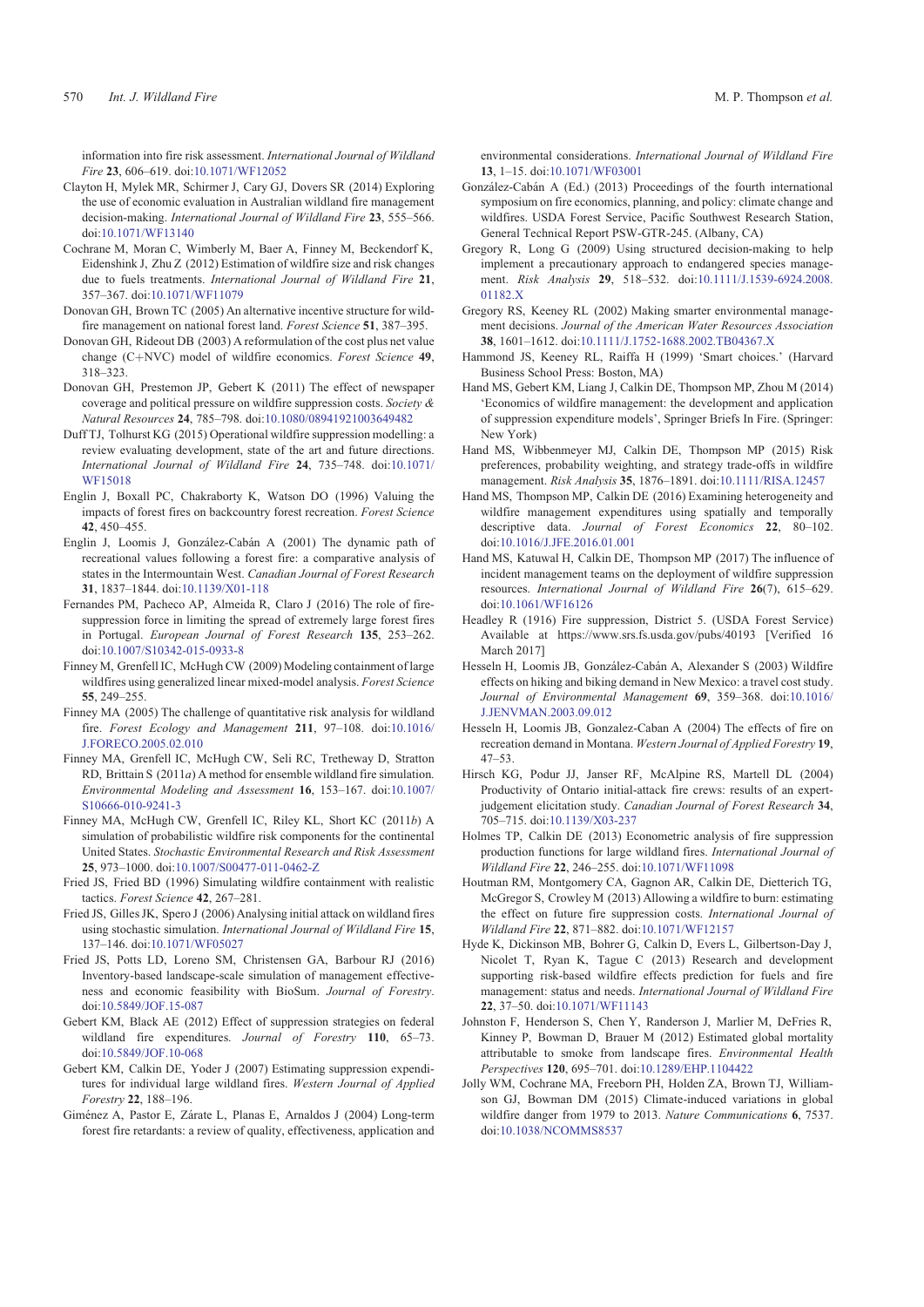- <span id="page-9-0"></span>Jones BA, Thacher JA, Chermak JM, Berrens RP (2016) Wildfire smoke health costs: a methods case study for a south-western US 'mega-fire'. *Journal of Environmental Economics and Policy* **5**, 181–199. doi[:10.1080/21606544.2015.1070765](http://dx.doi.org/10.1080/21606544.2015.1070765)
- Kalabokidis K, Ager A, Finney M, Athanasis N, Palaiologou P, Vasilakos C (2016) AEGIS: a wildfire prevention and management information system. *Natural Hazards and Earth System Sciences* **16**, 643–661. doi[:10.5194/NHESS-16-643-2016](http://dx.doi.org/10.5194/NHESS-16-643-2016)
- Katuwal H, Calkin DE, Hand MS (2016) Production and efficiency of large wildland fire suppression effort: a stochastic frontier analysis. *Journal of Environmental Management* **166**, 227–236. doi[:10.1016/J.JENV](http://dx.doi.org/10.1016/J.JENVMAN.2015.10.030) [MAN.2015.10.030](http://dx.doi.org/10.1016/J.JENVMAN.2015.10.030)
- Keane RE, Agee JK, Fule P, Keeley JE, Key C, Kitchen SG, Miller R, Schulte LA (2008) Ecological effects of large fires on US landscapes: benefit or catastrophe? *International Journal of Wildland Fire* **17**, 696–712. doi[:10.1071/WF07148](http://dx.doi.org/10.1071/WF07148)
- Kochi I, Donovan GH, Champ PA, Loomis JB (2010) The economic cost of adverse health effects from wildfire-smoke exposure: a review. *International Journal of Wildland Fire* **19**, 803–817. doi:[10.1071/](http://dx.doi.org/10.1071/WF09077) [WF09077](http://dx.doi.org/10.1071/WF09077)
- Kochi I, Champ PA, Loomis JB, Donovan GH (2012) Valuing mortality impacts of smoke exposure from major southern California wildfires. *Journal of Forest Economics* **18**, 61–75. doi:[10.1016/J.JFE.2011.](http://dx.doi.org/10.1016/J.JFE.2011.10.002) [10.002](http://dx.doi.org/10.1016/J.JFE.2011.10.002)
- Liang J, Calkin DE, Gebert KM, Venn TJ, Silverstein RP (2008) Factors influencing large wildland fire suppression expenditures. *International Journal of Wildland Fire* **17**, 650–659. doi[:10.1071/WF07010](http://dx.doi.org/10.1071/WF07010)
- Loomis J, Gonzalez-Caban A, Englin J (2001) Testing for differential effects of forest fires on hiking and mountain biking demand and benefits. *Journal of Agricultural and Resource Economics* **26**, 508–522.
- Mallinis G, Mitsopoulos I, Beltran E, Goldammer J (2016) Assessing wildfire risk in cultural heritage properties using high-spatial- and temporal-resolution satellite imagery and spatially explicit fire simulations: the case of Holy Mount Athos, Greece. *Forests* **7**, 46. doi:[10.3390/](http://dx.doi.org/10.3390/F7020046) [F7020046](http://dx.doi.org/10.3390/F7020046)
- Marcot BG, Thompson MP, Runge MC, Thompson FR, McNulty S, Cleaves D, Tomosy M, Fisher LA, Bliss A (2012) Recent advances in applying decision science to managing national forests. *Forest Ecology and Management* **285**, 123–132. doi:[10.1016/J.FORECO.](http://dx.doi.org/10.1016/J.FORECO.2012.08.024) [2012.08.024](http://dx.doi.org/10.1016/J.FORECO.2012.08.024)
- Martell D (2011) The development and implementation of forest and wildland fire management decision-support systems: reflections on past practices and emerging needs and challenges. *Mathematical and Computational Forestry & Natural-Resource Sciences* **3**, 18.
- Martell DL (2015) A review of recent forest and wildland fire management decision-support systems research. *Current Forestry Reports* **1**, 128– 137. doi[:10.1007/S40725-015-0011-Y](http://dx.doi.org/10.1007/S40725-015-0011-Y)
- Mavsar R, González Cabán A, Varela E (2013) The state of development of fire management decision-support systems in America and Europe. *Forest Policy and Economics* **29**, 45–55. doi[:10.1016/J.FORPOL.](http://dx.doi.org/10.1016/J.FORPOL.2012.11.009) [2012.11.009](http://dx.doi.org/10.1016/J.FORPOL.2012.11.009)
- Mees R, Strauss D, Chase R (1993) Modeling wildland fire containment with uncertain flame length and fireline width. *International Journal of Wildland Fire* **3**, 179–185. doi[:10.1071/WF9930179](http://dx.doi.org/10.1071/WF9930179)
- Mendes I (2010) A theoretical economic model for choosing efficient wildfire suppression strategies. *Forest Policy and Economics* **12**, 323–329. doi[:10.1016/J.FORPOL.2010.02.005](http://dx.doi.org/10.1016/J.FORPOL.2010.02.005)
- Milne M, Clayton H, Dovers S, Cary GJ (2014) Evaluating benefits and costs of wildland fires: critical review and future applications. *Environmental Hazards* **13**, 114–132. doi:[10.1080/17477891.2014.888987](http://dx.doi.org/10.1080/17477891.2014.888987)
- Minas JP, Hearne JW, Handmer JW (2012) A review of operations research methods applicable to wildfire management. *International Journal of Wildland Fire* **21**, 189–196. doi[:10.1071/WF10129](http://dx.doi.org/10.1071/WF10129)
- Mitsopoulos I, Mallinis G, Arianoutsou M (2015) Wildfire risk assessment in a typical Mediterranean wildland–urban interface of Greece. *Environmental Management* **55**, 900–915. doi[:10.1007/S00267-014-](http://dx.doi.org/10.1007/S00267-014-0432-6) [0432-6](http://dx.doi.org/10.1007/S00267-014-0432-6)
- Molina J, Rodríguez y Silva F, Herrera M, Zamora R (2009) A simulation tool for socio-economic planning on forest fire suppression management. In 'Forest fires: detection, suppression and prevention'. (Eds E Gomez, K Alvarez) pp. 33–88. (Nova Science Publishers: New York)
- Molina JR, Rodríguez y Silva F, Herrera MÁ (2016) Integrating economic landscape valuation into Mediterranean territorial planning. *Environmental Science & Policy* **56**, 120–128. doi[:10.1016/J.ENVSCI.2015.](http://dx.doi.org/10.1016/J.ENVSCI.2015.11.010) [11.010](http://dx.doi.org/10.1016/J.ENVSCI.2015.11.010)
- Moritz MA, Batllori E, Bradstock RA, Gill AM, Handmer J, Hessburg PF, Leonard J, McCaffrey S, Odion DC, Schoennagel T (2014) Learning to coexist with wildfire. *Nature* **515**, 58–66. doi[:10.1038/NATURE13946](http://dx.doi.org/10.1038/NATURE13946)
- Noonan-Wright EK, Opperman TS, Finney MA, Zimmerman GT, Seli RC, Elenz LM, Calkin DE, Fiedler JR (2011) Developing the US Wildland Fire Decision Support System (WFDSS). *Journal of Combustion* **2011**, 168473. doi[:10.1155/2011/168473](http://dx.doi.org/10.1155/2011/168473)
- North M, Stephens S, Collins B, Agee J, Aplet G, Franklin J, Fulé P (2015) Reform forest fire management. *Science* **349**, 1280–1281. doi:[10.1126/](http://dx.doi.org/10.1126/SCIENCE.AAB2356) [SCIENCE.AAB2356](http://dx.doi.org/10.1126/SCIENCE.AAB2356)
- Ntaimo L, Arrubla JAG, Stripling C, Young J, Spencer T (2012) A stochastic programming standard response model for wildfire initial attack planning. *Canadian Journal of Forest Research* **42**, 987–1001. doi[:10.1139/X2012-032](http://dx.doi.org/10.1139/X2012-032)
- O'Connor CD, Thompson MP, Rodríguez y Silva F (2016) Getting ahead of the wildfire problem: quantifying and mapping management challenges and opportunities. *Geosciences* **6**, 35. doi:[10.3390/](http://dx.doi.org/10.3390/GEOSCIENCES6030035) [GEOSCIENCES6030035](http://dx.doi.org/10.3390/GEOSCIENCES6030035)
- Oliveira TM, Barros AM, Ager AA, Fernandes PM (2016) Assessing the effect of a fuel break network to reduce burnt area and wildfire risk transmission. *International Journal of Wildland Fire* **25**, 619–632. doi[:10.1071/WF15146](http://dx.doi.org/10.1071/WF15146)
- Omi PN (2015) Theory and practice of wildland fuels management. *Current Forestry Reports* **1**, 100–117. doi[:10.1007/S40725-015-0013-9](http://dx.doi.org/10.1007/S40725-015-0013-9)
- Pacheco AP, Claro J, Fernandes PM, de Neufville R, Oliveira TM, Borges JG, Rodrigues JC (2015) Cohesive fire management within an uncertain environment: a review of risk handling and decision–support systems. *Forest Ecology and Management* **347**, 1–17. doi:[10.1016/J.FORECO.](http://dx.doi.org/10.1016/J.FORECO.2015.02.033) [2015.02.033](http://dx.doi.org/10.1016/J.FORECO.2015.02.033)
- Parks SA, Holsinger LM, Miller C, Nelson CR (2015) Wildland fire as a self-regulating mechanism: the role of previous burns and weather in limiting fire progression. *Ecological Applications* **25**, 1478–1492. doi[:10.1890/14-1430.1](http://dx.doi.org/10.1890/14-1430.1)
- Parks SA, Miller C, Holsinger LM, Baggett S, Bird BJ (2016) Wildland fire limits subsequent fire occurrence. *International Journal of Wildland Fire* **25**, 182–190. doi:[10.1071/WF15107](http://dx.doi.org/10.1071/WF15107)
- Petrovic N, Carlson J (2012) A decision-making framework for wildfire suppression. *International Journal of Wildland Fire* **21**, 927–937. doi[:10.1071/WF11140](http://dx.doi.org/10.1071/WF11140)
- Plucinski M, McCarthy G, Hollis J, Gould J (2012) The effect of aerial suppression on the containment time of Australian wildfires estimated by fire management personnel. *International Journal of Wildland Fire* **21**, 219–229. doi[:10.1071/WF11063](http://dx.doi.org/10.1071/WF11063)
- Plucinski MP, Pastor E (2013) Criteria and methodology for evaluating aerial wildfire suppression. *International Journal of Wildland Fire* **22**, 1144–1154. doi[:10.1071/WF13040](http://dx.doi.org/10.1071/WF13040)
- Rausch M, Boxall PC, Verbyla AP (2010) The development of fire-induced damage functions for forest recreation activity in Alberta, Canada. *International Journal of Wildland Fire* **19**, 63–74. doi:[10.1071/](http://dx.doi.org/10.1071/WF08137) [WF08137](http://dx.doi.org/10.1071/WF08137)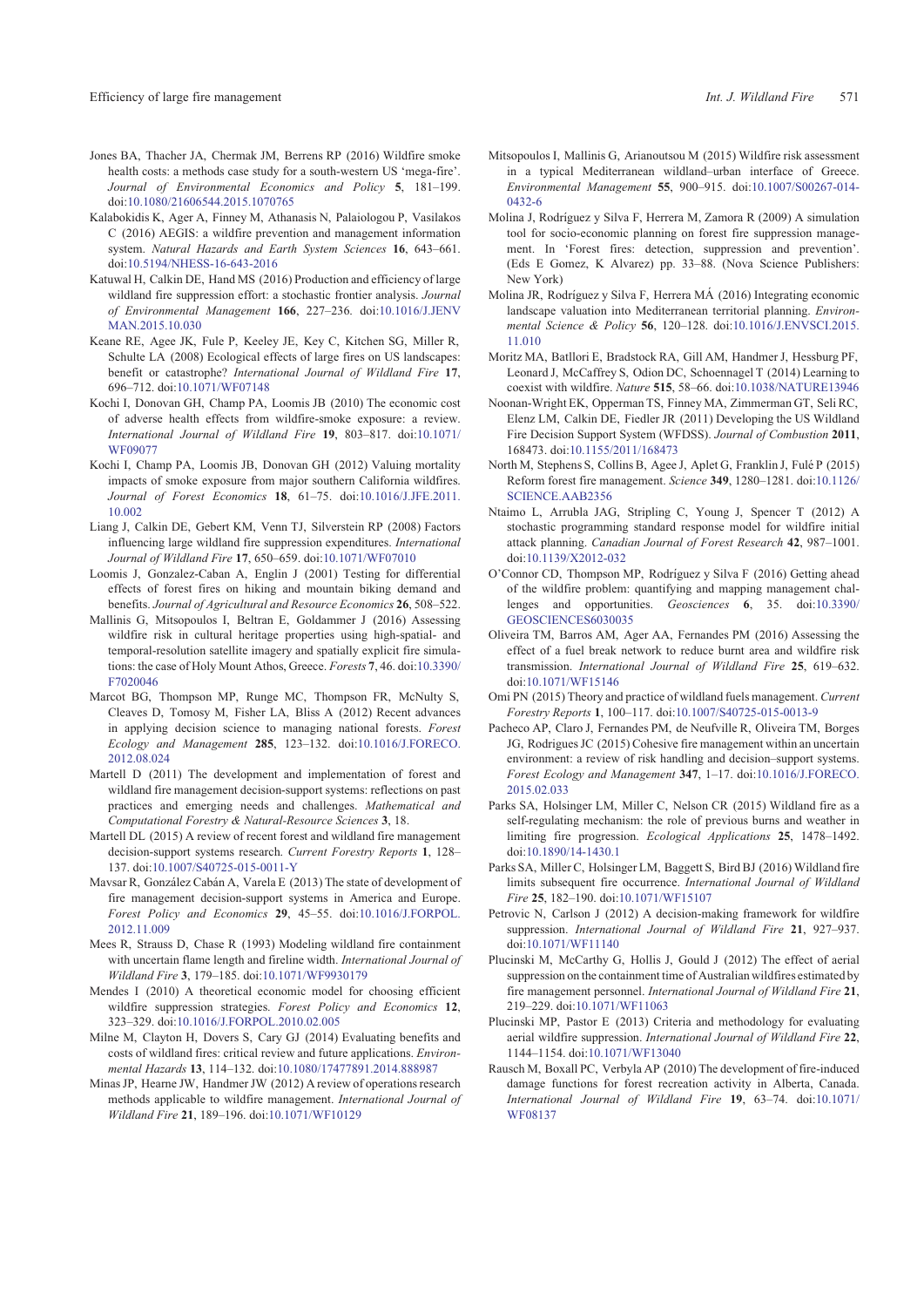- <span id="page-10-0"></span>Reisen F, Duran SM, Flannigan M, Elliott C, Rideout K (2015) Wildfire smoke and public health risk. *International Journal of Wildland Fire* **24**(8), 1029–1044. doi[:10.1071/WF15034](http://dx.doi.org/10.1071/WF15034)
- Riley K, Thompson M (2016) An uncertainty analysis of wildfire modeling. In 'Natural hazard uncertainty assessment: modeling and decision support, geophysical monograph 223'. (Eds K Riley, P Webley, M Thompson) pp. 193–213. (John Wiley & Sons: Hoboken, NJ)
- Rodríguez y Silva F, González-Cabán A (2010) 'SINAMI': a tool for the economic evaluation of forest fire management programs in Mediterranean ecosystems. *International Journal of Wildland Fire* **19**, 927–936. doi[:10.1071/WF09015](http://dx.doi.org/10.1071/WF09015)
- Rodríguez y Silva F, González-Cabán A (2016) Contribution of suppression difficulty and lessons learned in forecasting fire suppression operations productivity: a methodological approach. *Journal of Forest Economics* **25**, 149–159. doi[:10.1016/J.JFE.2016.10.002](http://dx.doi.org/10.1016/J.JFE.2016.10.002)
- Rodríguez y Silva F, Molina JR, González-Cabán A, Machuca MÁH (2012) Economic vulnerability of timber resources to forest fires. *Journal of Environmental Management* **100**, 16–21. doi:[10.1016/](http://dx.doi.org/10.1016/J.JENVMAN.2011.12.026) [J.JENVMAN.2011.12.026](http://dx.doi.org/10.1016/J.JENVMAN.2011.12.026)
- Rodríguez y Silva F, Martínez JRM, González-Cabán A (2014) A methodology for determining operational priorities for prevention and suppression of wildland fires. *International Journal of Wildland Fire* **23**, 544–554. doi[:10.1071/WF13063](http://dx.doi.org/10.1071/WF13063)
- Roesch-McNally GE, Rabotyagov S, Tyndall JC, Ettl G, Tóth SF (2016) Auctioning the forest: a qualitative approach to exploring stakeholder responses to bidding on forest ecosystem services. *Small-scale Forestry* **15**, 321–333. doi[:10.1007/S11842-016-9327-0](http://dx.doi.org/10.1007/S11842-016-9327-0)
- Salis M, Ager AA, Arca B, Finney MA, Bacciu V, Duce P, Spano D (2013) Assessing exposure of human and ecological values to wildfire in Sardinia, Italy. *International Journal of Wildland Fire* **22**, 549–565. doi[:10.1071/WF11060](http://dx.doi.org/10.1071/WF11060)
- Scott J, Helmbrecht D, Thompson MP, Calkin DE, Marcille K (2012) Probabilistic assessment of wildfire hazard and municipal watershed exposure. *Natural Hazards* **64**, 707–728. doi[:10.1007/S11069-012-](http://dx.doi.org/10.1007/S11069-012-0265-7) [0265-7](http://dx.doi.org/10.1007/S11069-012-0265-7)
- Scott JH, Thompson MP, Calkin DE (2013) A wildfire risk assessment framework for land and resource management. USDA Forest Service, Rocky Mountain Research Station, General Technical Report RMRS-GTR-315. (Fort Collins, CO)
- Short K (2014) A spatial database of wildfires in the United States, 1992–2011. *Earth System Science Data* **6**, 1–27. doi[:10.5194/ESSD-6-](http://dx.doi.org/10.5194/ESSD-6-1-2014) [1-2014](http://dx.doi.org/10.5194/ESSD-6-1-2014)
- Smith HG, Sheridan GJ, Lane PN, Nyman P, Haydon S (2011) Wildfire effects on water quality in forest catchments: a review with implications for water supply. *Journal of Hydrology* **396**, 170–192. doi:[10.1016/](http://dx.doi.org/10.1016/J.JHYDROL.2010.10.043) [J.JHYDROL.2010.10.043](http://dx.doi.org/10.1016/J.JHYDROL.2010.10.043)
- Sparhawk WR (1925) The use of liability rating in planning forest fire protection. *Journal of Agricultural Research* **30**, 693–762.
- Stephens S, Agee JK, Fule PZ, North M, Romme W, Swetnam T, Turner MG (2013) Managing forests and fire in changing climates. *Science* **342**, 41–42. doi[:10.1126/SCIENCE.1240294](http://dx.doi.org/10.1126/SCIENCE.1240294)
- Stephens SL, Collins BM, Biber E, Fulé PZ (2016) US federal fire and forest policy: emphasizing resilience in dry forests. *Ecosphere* **7**, e01584. doi:[10.1002/ECS2.1584](http://dx.doi.org/10.1002/ECS2.1584)
- Stephenson C, Handmer J, Betts R (2013) Estimating the economic, social and environmental impacts of wildfires in Australia. *Environmental Hazards* **12**, 93–111. doi[:10.1080/17477891.2012.703490](http://dx.doi.org/10.1080/17477891.2012.703490)
- Stonesifer CS, Calkin DE, Thompson MP, Kaiden JD (2014) Developing an aviation exposure index to inform risk-based fire management decisions. *Journal of Forestry* **112**, 581–590.
- Stonesifer CS, Calkin D, Thompson MP, Stockmann KD (2016) Fighting fire in the heat of the day: an analysis of operational and environmental conditions of use for large airtankers in United States fire suppression.

*International Journal of Wildland Fire* **25**, 520–533. doi:[10.1071/](http://dx.doi.org/10.1071/WF15149) [WF15149](http://dx.doi.org/10.1071/WF15149)

- Thompson M, Anderson N (2015) Modeling fuel treatment impacts on fire suppression cost savings: a review. *California Agriculture* **69**(3), 164–170. doi[:10.3733/CA.V069N03P164](http://dx.doi.org/10.3733/CA.V069N03P164)
- Thompson M, Dunn C, Calkin D (2015*c*) Wildfires: systemic changes required. *Science* **350**, 920. doi[:10.1126/SCIENCE.350.6263.920-B](http://dx.doi.org/10.1126/SCIENCE.350.6263.920-B)
- Thompson MP (2013) Modeling wildfire incident complexity dynamics. *PLoS One* **8**, e63297. doi[:10.1371/JOURNAL.PONE.0063297](http://dx.doi.org/10.1371/JOURNAL.PONE.0063297)
- Thompson MP (2014) Social, institutional, and psychological factors affecting wildfire incident decision-making. *Society & Natural Resources* **27**, 636–644. doi:[10.1080/08941920.2014.901460](http://dx.doi.org/10.1080/08941920.2014.901460)
- Thompson MP, Calkin DE (2011) Uncertainty and risk in wildland fire management: a review. *Journal of Environmental Management* **92**, 1895–1909. doi[:10.1016/J.JENVMAN.2011.03.015](http://dx.doi.org/10.1016/J.JENVMAN.2011.03.015)
- Thompson MP, Scott J, Helmbrecht D, Calkin DE (2013*a*) Integrated wildfire risk assessment: framework development and application on the Lewis and Clark National Forest in Montana, USA. *Integrated Environmental Assessment and Management* **9**, 329–342. doi:[10.1002/](http://dx.doi.org/10.1002/IEAM.1365) [IEAM.1365](http://dx.doi.org/10.1002/IEAM.1365)
- Thompson MP, Marcot BG, Thompson FR, McNulty S, Fisher LA, Runge MC, Cleaves D, Tomosy M (2013*b*) The science of decision-making: applications for sustainable forest and grassland management in the National Forest System. USDA Forest Service, General Technical Report WO-GTR-88. (Washington, DC)
- Thompson MP, Haas JR, Finney MA, Calkin DE, Hand MS, Browne MJ, Halek M, Short KC, Grenfell IC (2015*a*) Development and application of a probabilistic method for wildfire suppression cost modeling. *Forest Policy and Economics* **50**, 249–258. doi:[10.1016/J.FORPOL.2014.](http://dx.doi.org/10.1016/J.FORPOL.2014.10.001) [10.001](http://dx.doi.org/10.1016/J.FORPOL.2014.10.001)
- Thompson MP, Haas JR, Gilbertson-Day JW, Scott JH, Langowski P, Bowne E, Calkin DE (2015*b*) Development and application of a geospatial wildfire exposure and risk calculation tool. *Environmental Modelling & Software* **63**, 61–72. doi[:10.1016/J.ENVSOFT.2014.](http://dx.doi.org/10.1016/J.ENVSOFT.2014.09.018) [09.018](http://dx.doi.org/10.1016/J.ENVSOFT.2014.09.018)
- Thompson MP, Freeborn P, Rieck JD, Calkin DE, Gilbertson-Day JW, Cochrane MA, Hand MS (2016*a*) Quantifying the influence of previously burned areas on suppression effectiveness and avoided exposure: a case study of the Las Conchas Fire. *International Journal of Wildland Fire* **25**, 167–181. doi:[10.1071/WF14216](http://dx.doi.org/10.1071/WF14216)
- Thompson MP, MacGregor DG, Calkin DE (2016*b*) Risk management: core principles and practices, and their relevance to wildland fire. USDA Forest Service, Rocky Mountain Research Station, General Technical Report RMRS-GTR-350.. (Fort Collins, CO)
- ThompsonMP, Bowden P, Brough A, Scott JH, Gilbertson-Day J, Taylor A, Anderson J, Haas JR (2016*c*) Application of wildfire risk assessment results to wildfire response planning in the southern Sierra Nevada, California, USA. *Forests* **7**, 64. doi:[10.3390/F7030064](http://dx.doi.org/10.3390/F7030064)
- Tillery AC, Haas JR, Miller LW, Scott JH, Thompson MP (2014) Potential post-wildfire debris-flow hazards – a pre-wildfire evaluation for the Sandia and Manzano Mountains and surrounding areas, central New Mexico: US Geological Survey Scientific Investigations Report 2014– 5161. doi[:10.3133/SIR20145161](http://dx.doi.org/10.3133/SIR20145161)
- Venn TJ, Calkin DE (2011) Accommodating non-market values in evaluation of wildfire management in the United States: challenges and opportunities. *International Journal of Wildland Fire* **20**, 327–339. doi[:10.1071/WF09095](http://dx.doi.org/10.1071/WF09095)
- Vogler K, Ager A, Day M, Jennings M, Bailey J (2015) Prioritization of forest restoration projects: trade-offs between wildfire protection, ecological restoration and economic objectives. *Forests* **6**, 4403–4420. doi[:10.3390/F6124375](http://dx.doi.org/10.3390/F6124375)
- Warziniack T, Thompson M (2013) Wildfire risk and optimal investments in watershed protection. *Western Economics Forum* **12**, 19–28.